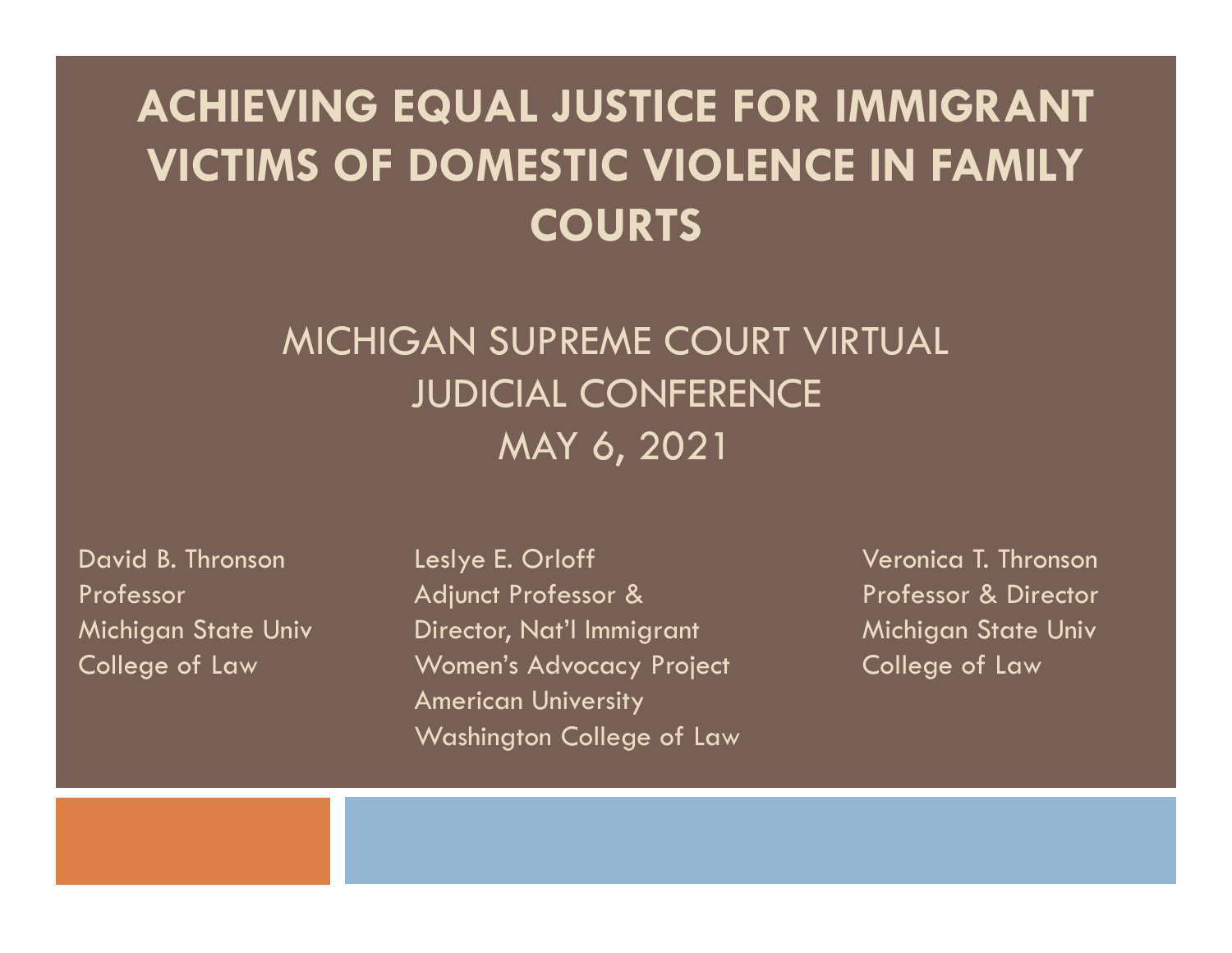# Learning Objectives

- □ Understand immigration law impact on family law proceedings to ensure just and fair outcomes in state courts
- $\Box$  Recognize facts that indicate that a party qualifies for abuse or crime victim related immigration relief
- $\Box$  Understand the state court judicial role in making factual determinations related to immigration issues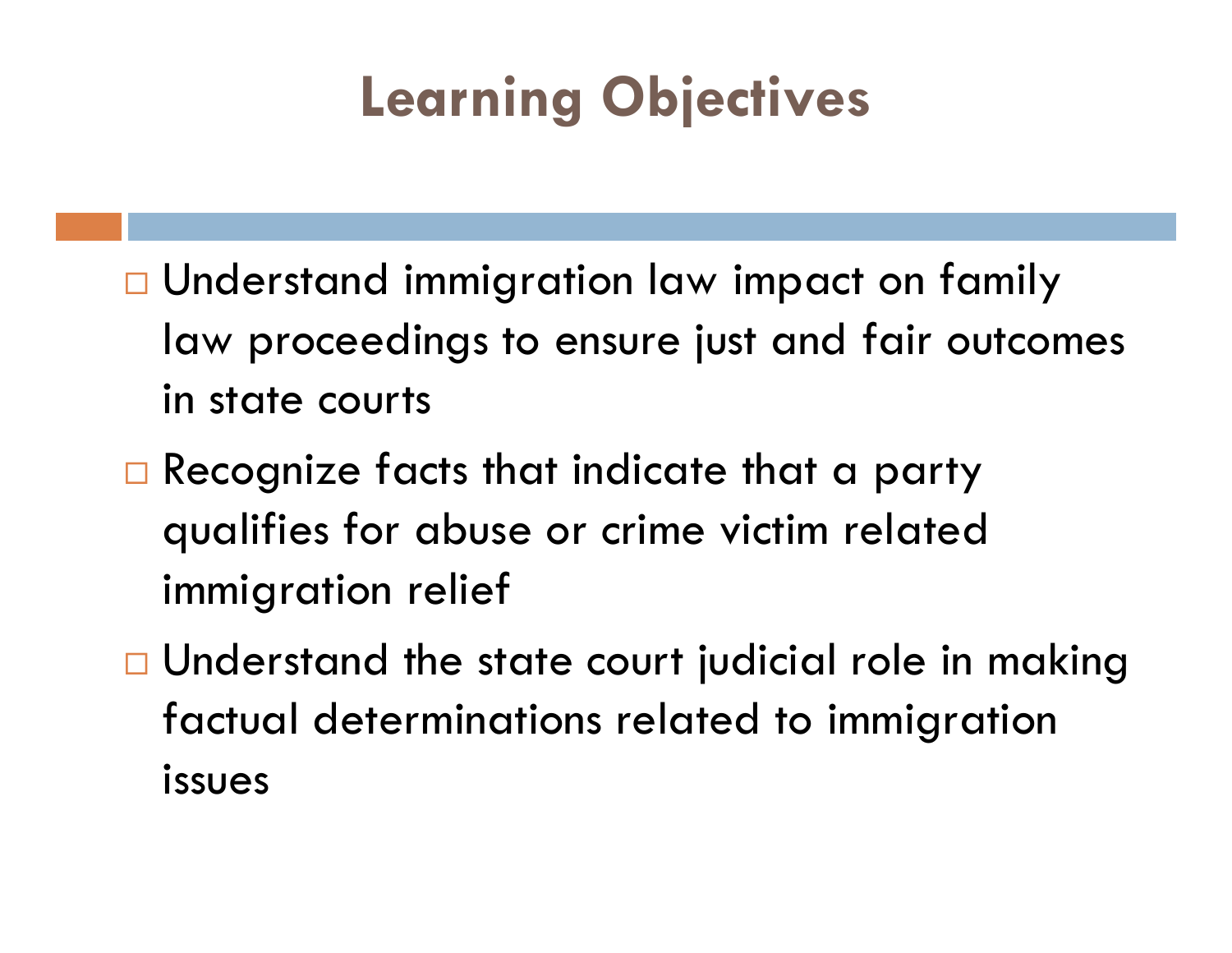# Immigration Issues in Family Court

With so many families in which immigration status is an important issue or factor in home life, it is not surprising to see immigration issues in family courts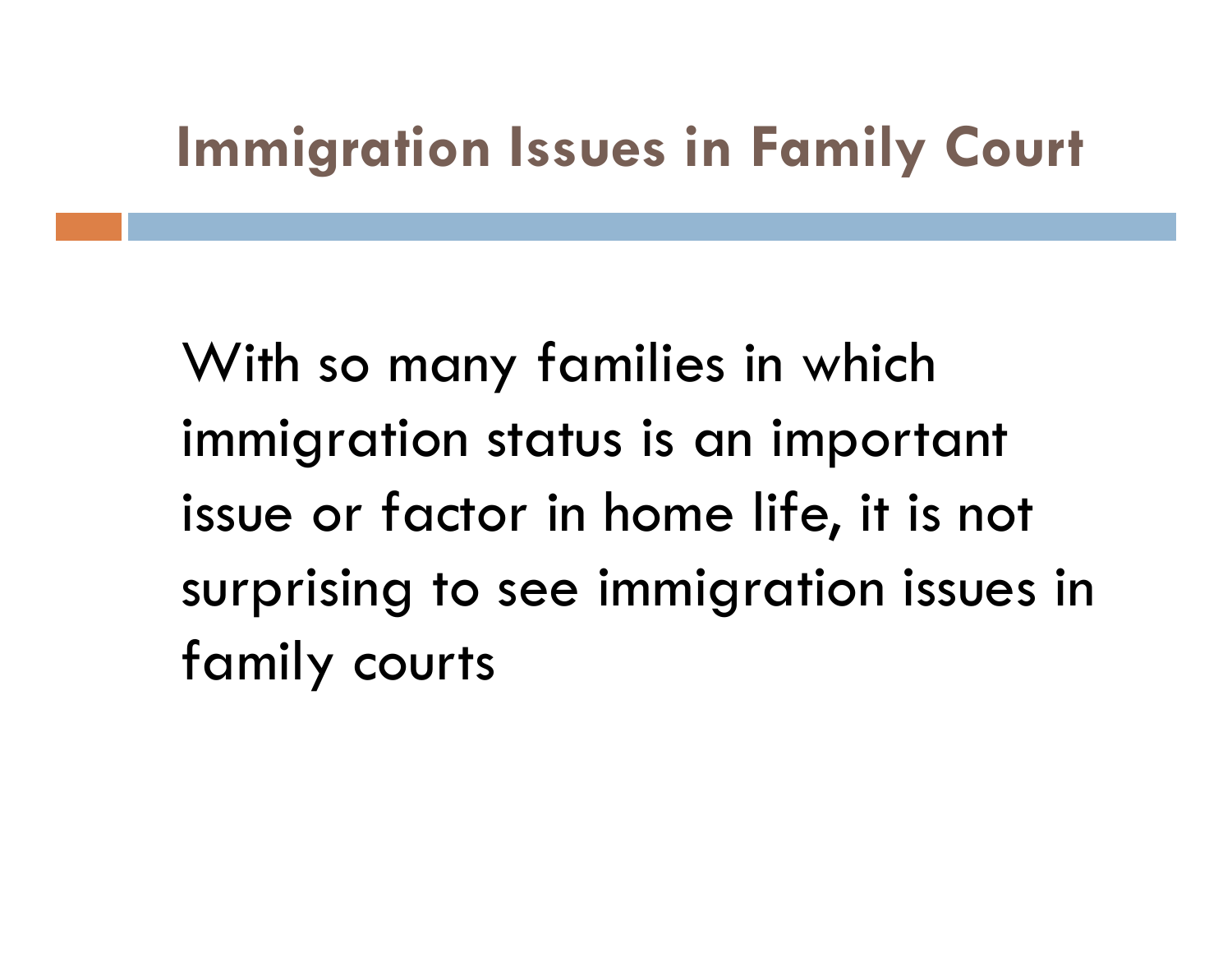# Immigration Issues in Family Court

On a fundamental level, immigration law and family both deal with where people can live and who can live with whom

Family law and immigration law constantly and inevitably interact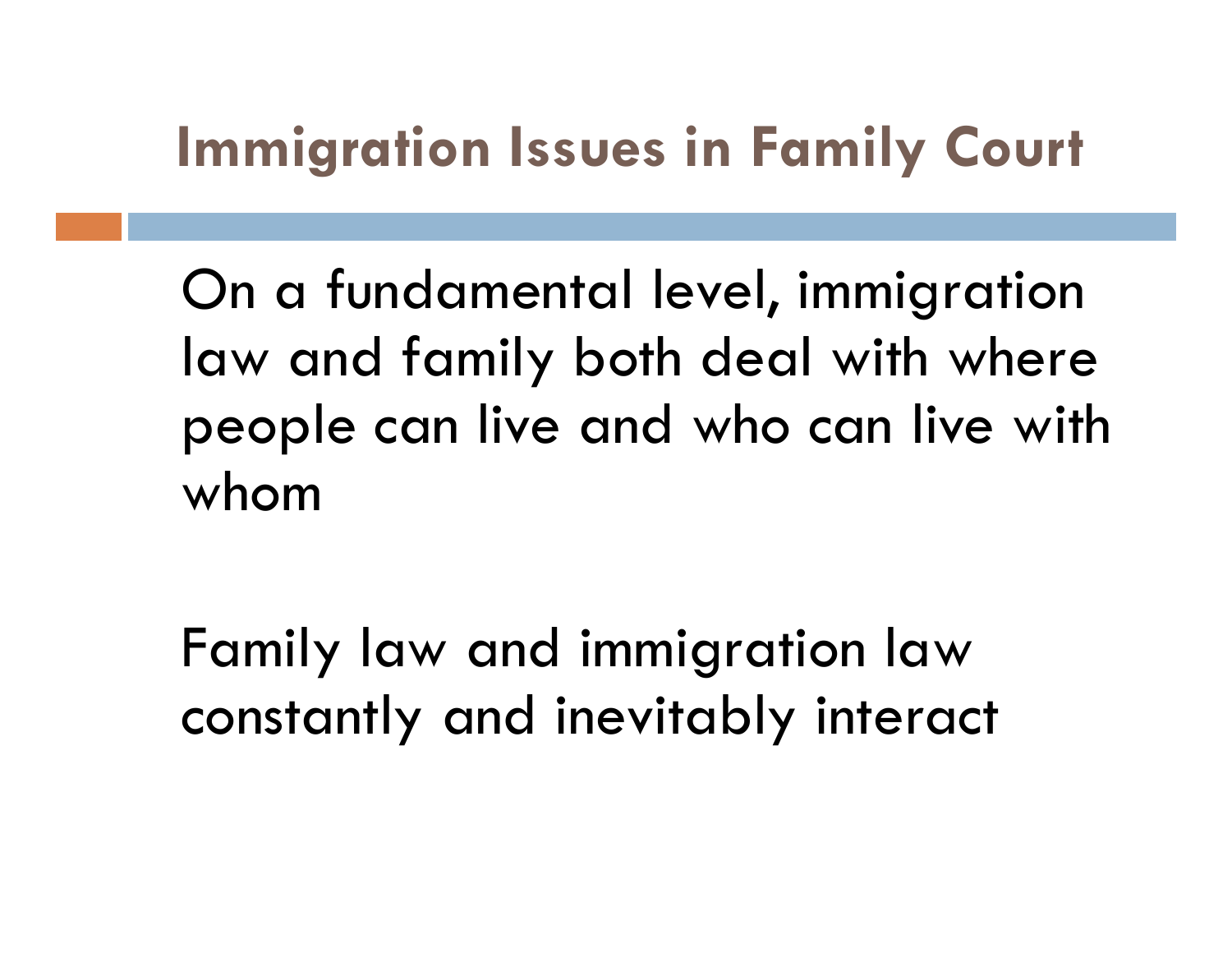# Family Law as Immigration Law

- **E** Family laws create and enforce relationships that have great relevance in immigration and nationality law
- **E** Family laws often are determinative of immigration and nationality rights
- **<u>Elmportantly</u>**, this interaction can happen without regard to intention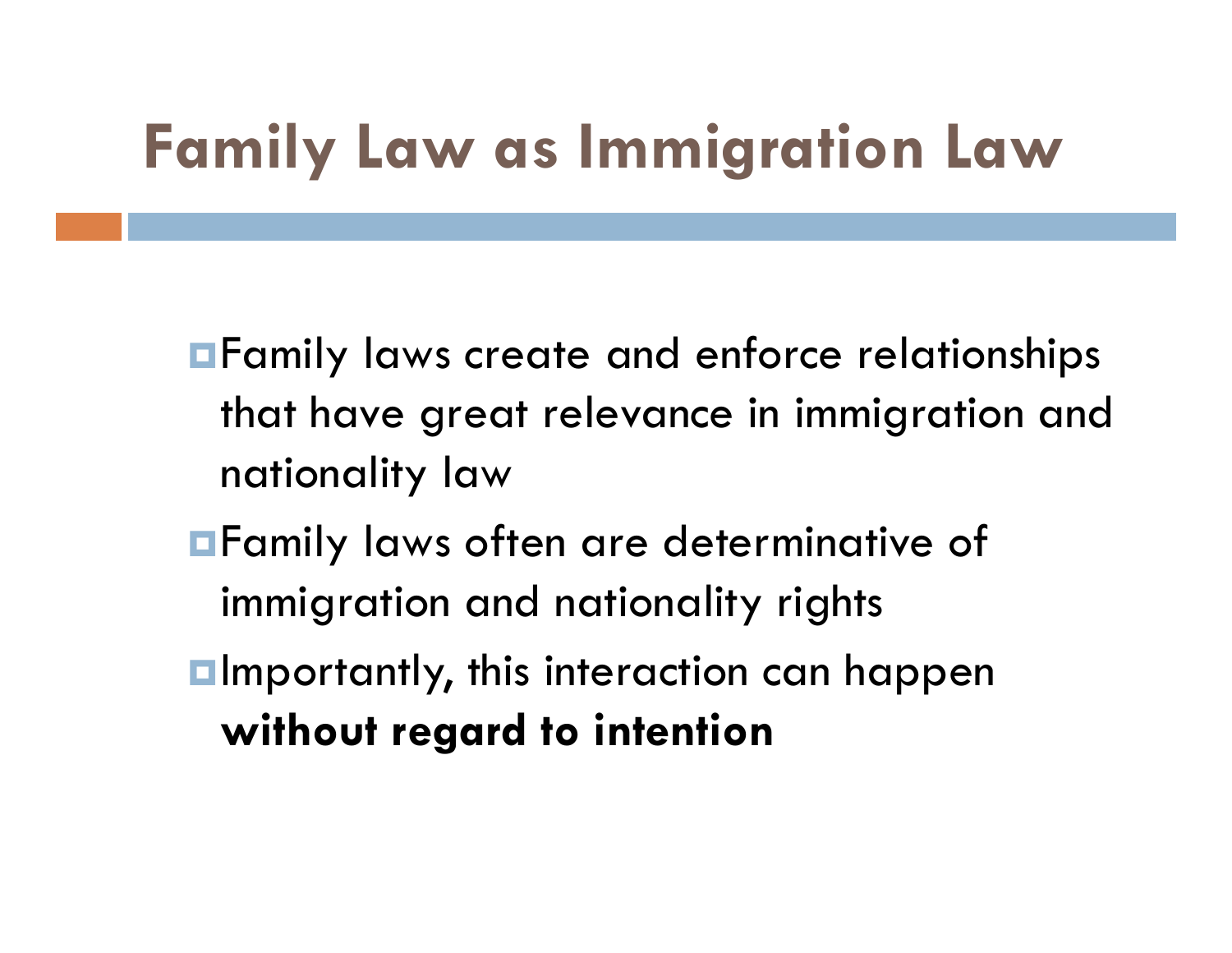# Immigration Law As Family Law

 $\Box$  Immigration law can have tremendous impact on family integrity as it intrudes into, and sometimes conflicts with, family or family court decisions

 $\Box$  In determining which family members can live together, immigration law functions as a form of family law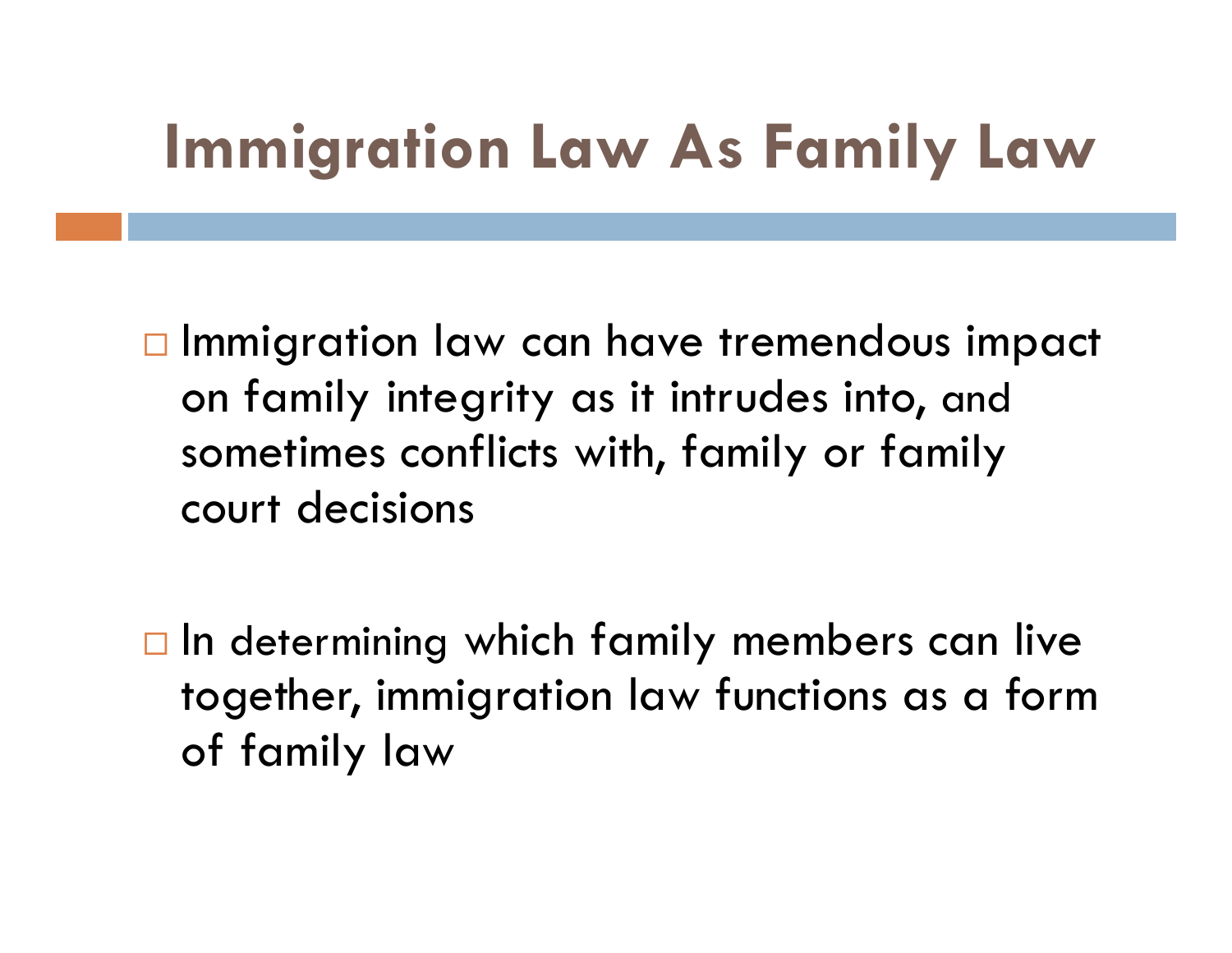# Conflicting Values

 $\square$  Immigration law and family law have fundamentally different conceptions of "child" and "family"

 $\square$  Immigration law and family law attach vastly different importance to the best interests of the child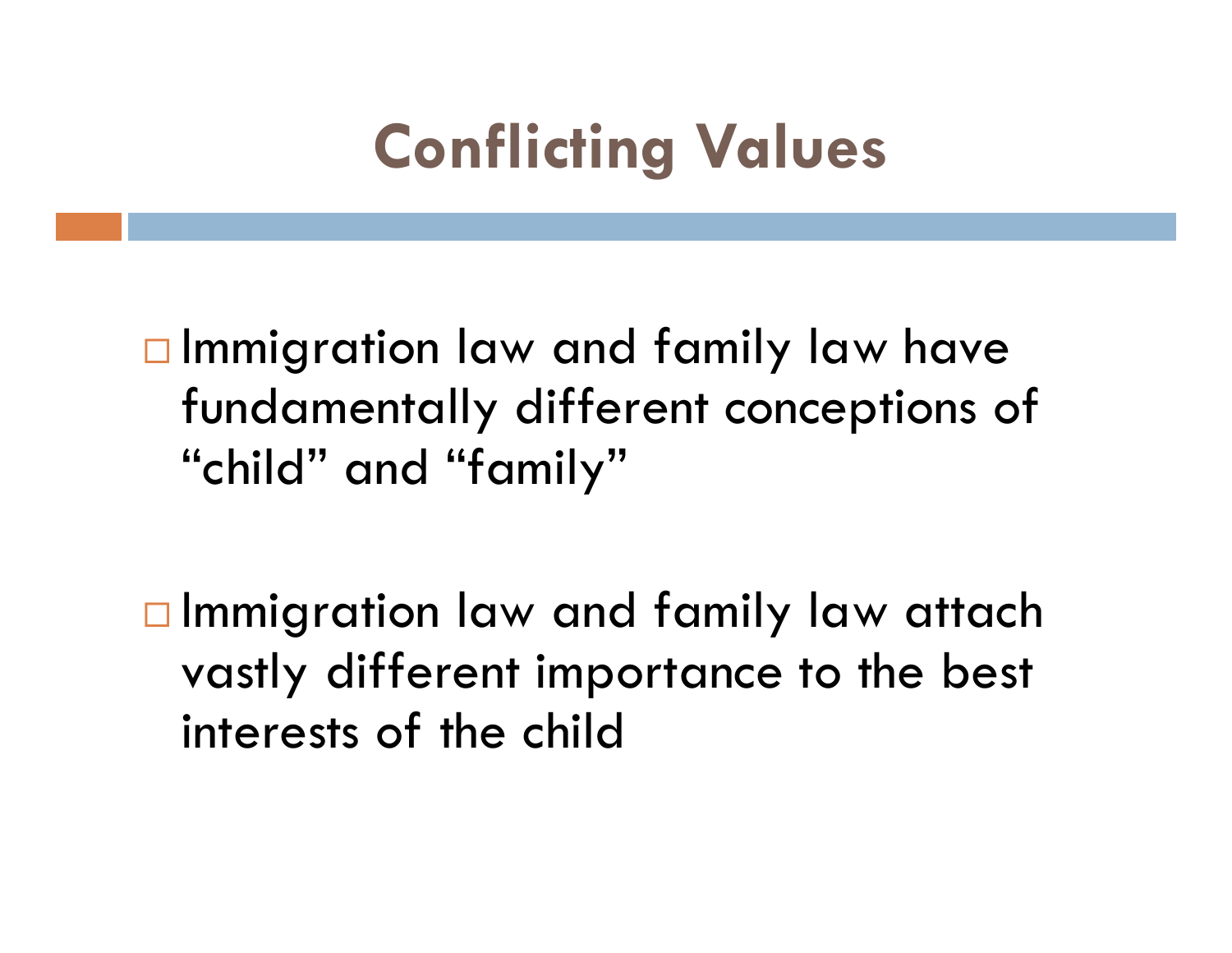# Conflicting Values

- □ Though immigration and family laws serve different functions and values, they inevitably interact
- □ Understanding the interaction of immigration and family law can help ensure that agencies and courts working with immigrant families preserve and honor important family law values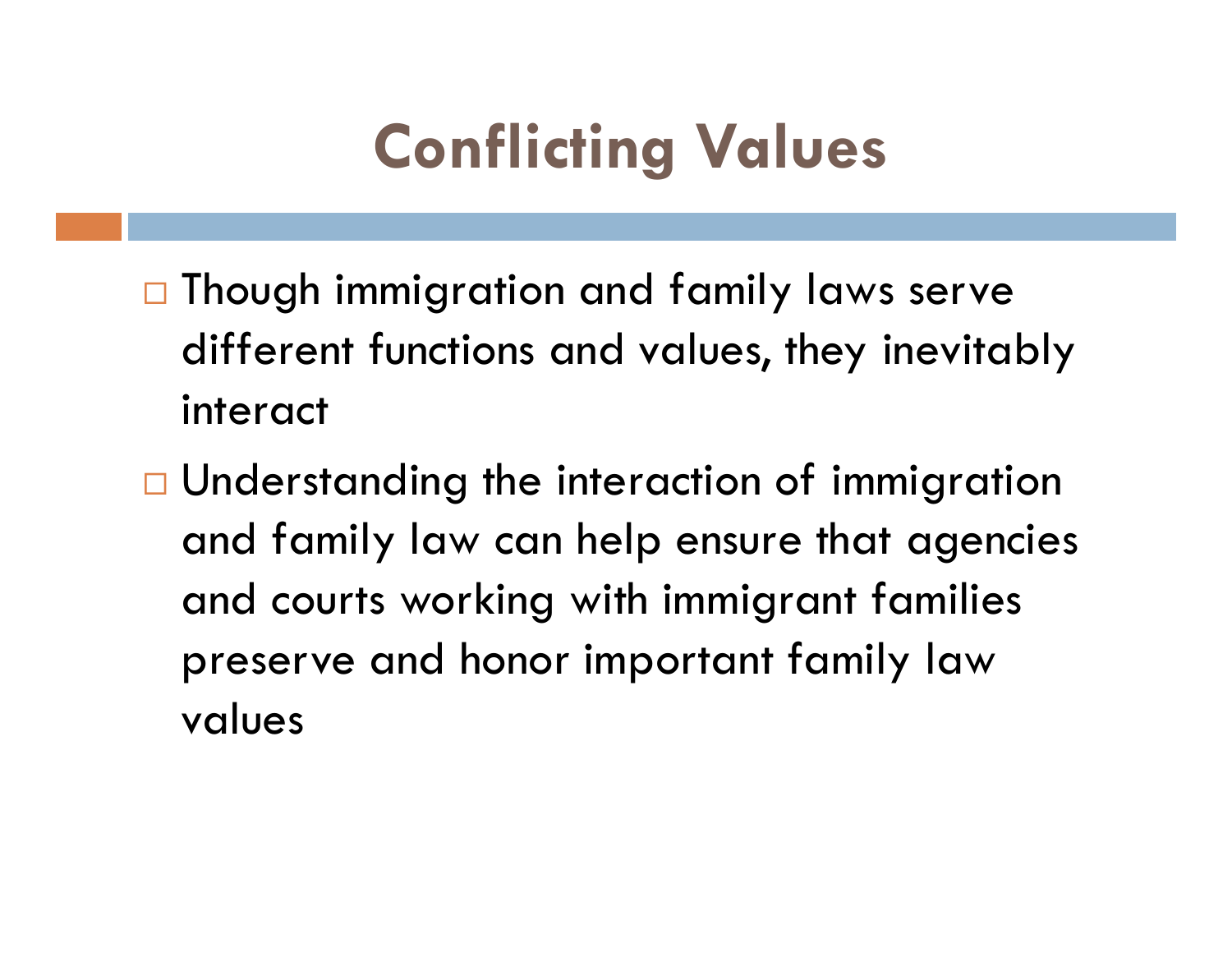# Knowledge of immigration issues is important in family matters

- □ Understanding and resolution of immigration status issues early can have important consequences in planning for custody, family reunification or independent living
- Understanding of family dynamics may turn on knowing about family immigration issues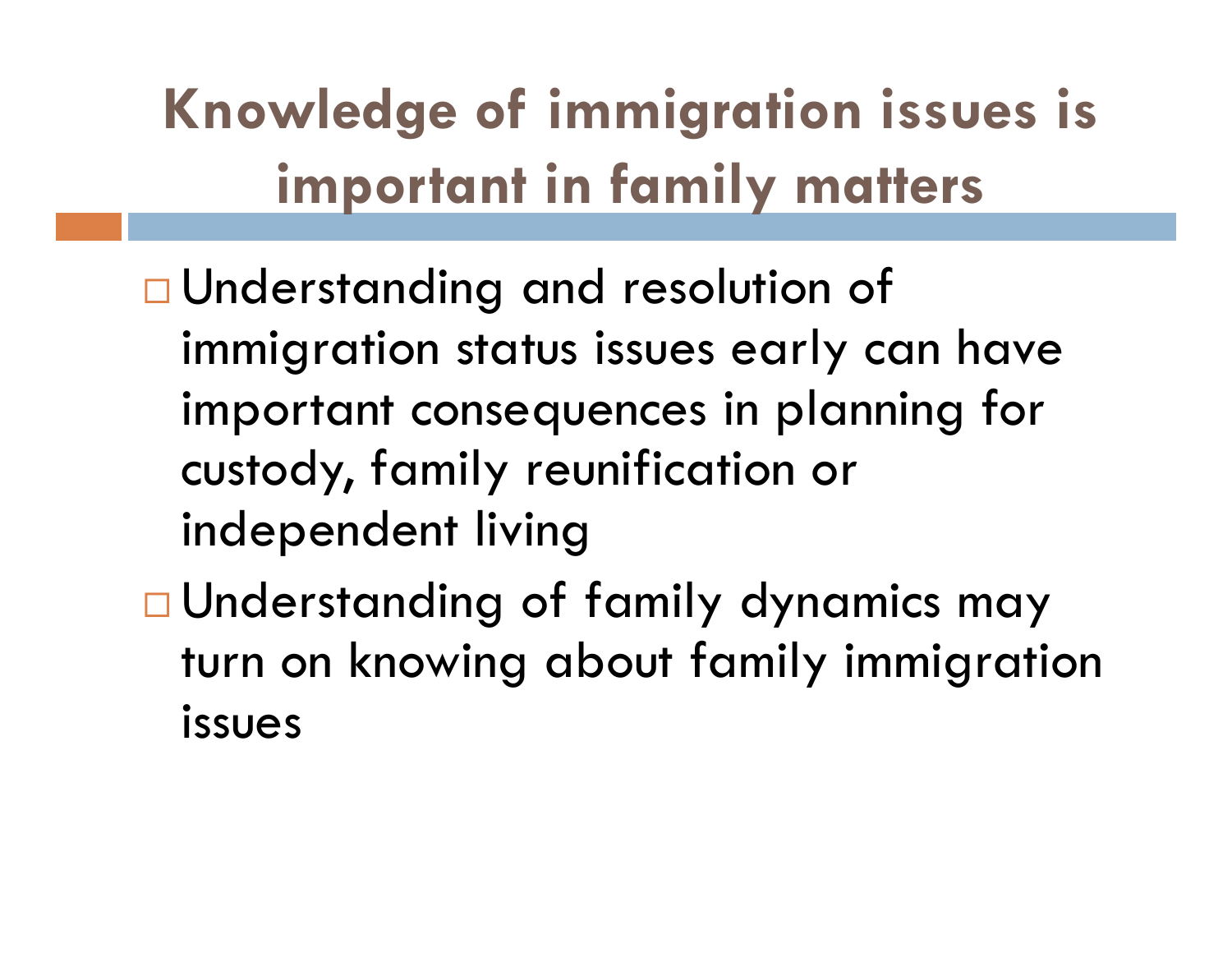# State Judicial Role

- □ Family court involvement may provide a basis for obtaining immigration status that should not be missed
- □ Immigration laws are complex and special protections exist for immigrant crime victims that often include a specific role for state court judges.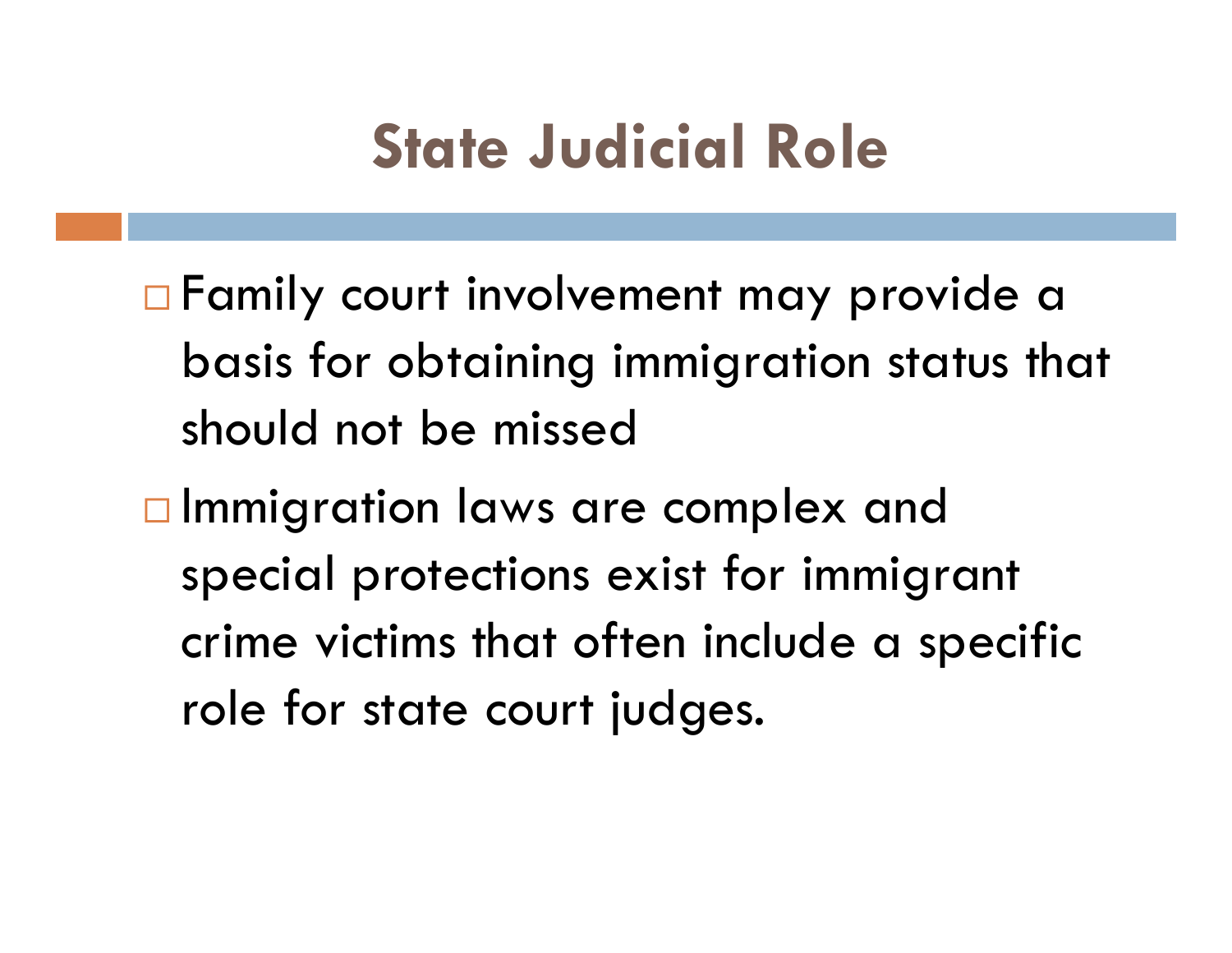# Immigration Status and Race

- As anti-immigrant bias has grown, courts see greater numbers of cases in which parties seek to raise immigration status of another party, child or parent to gain advantage in state family court proceedings.
- □ Parties often seek to conflate immigration status, inappropriately, with race and with appeals to bias.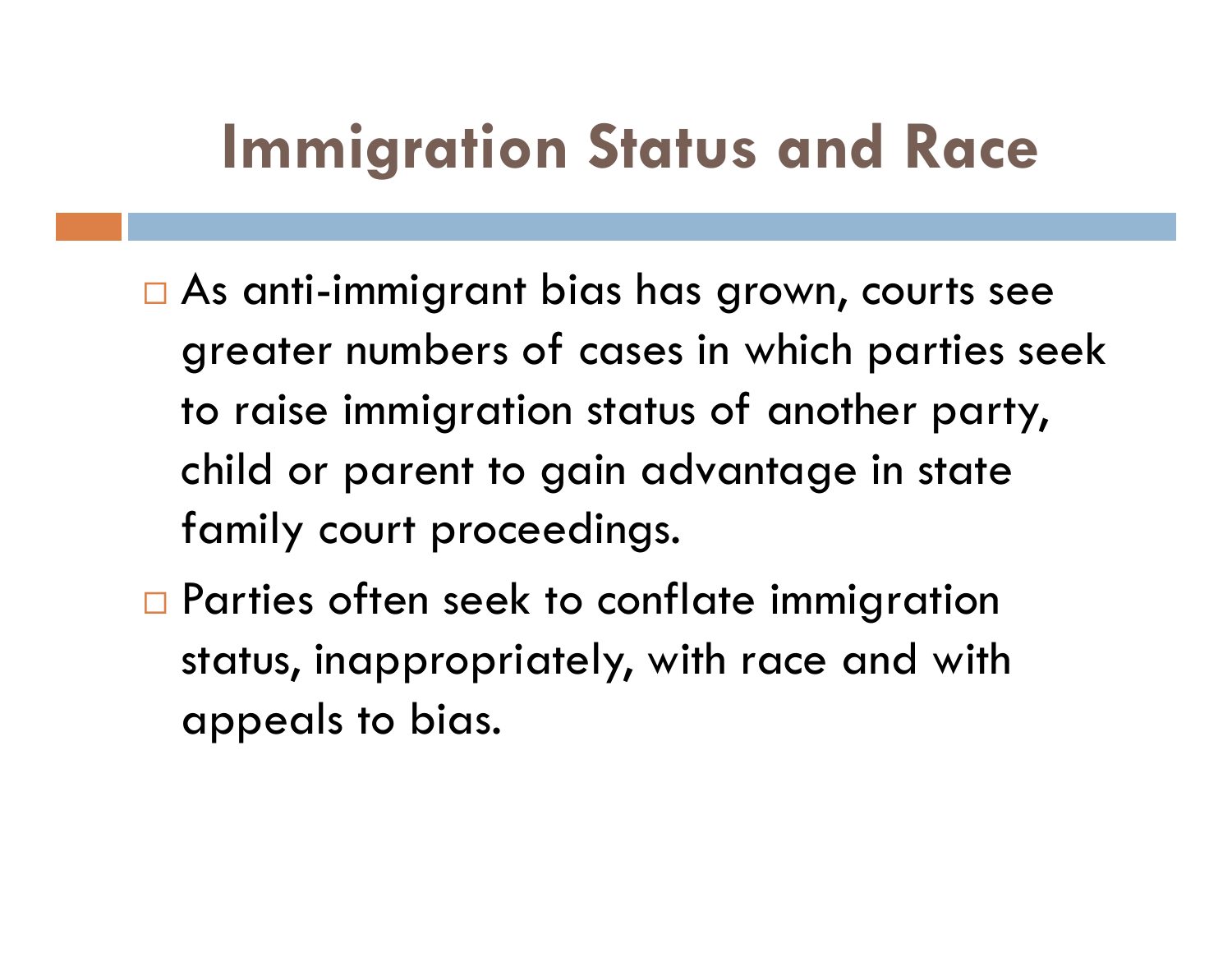# Sunshine as Protection Against Misinformation and Bias

- □ Litigants often seek to raise immigration issues despite lack of relevancy
- □ Veiled and not so veiled appeals to bias are common
- □ Many immigrants are wrongly convinced they have no rights and are scared to appear and assert rights in court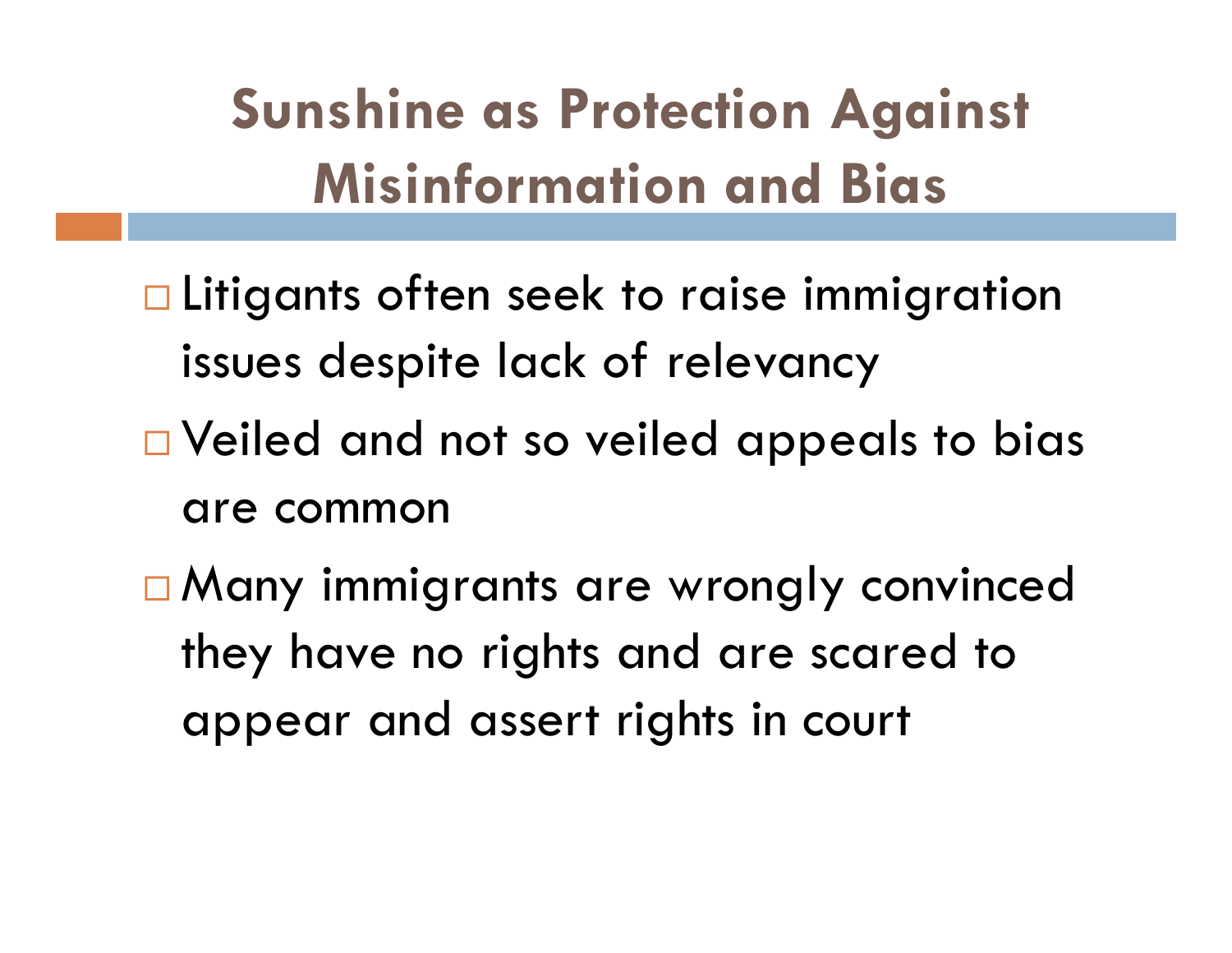# Purpose of Crime Victim **Protections**

Congress enacted VAWA self-petitioning (1994), the U and T visas (2000) & Special Immigrant Juvenile Status (SIJS) (1990, 2008) to:

- $\Box$  Improve community policing and community relationships
- $\Box$  Increase prosecution of perpetrators of crimes against immigrant victims
- $\Box$  Allow victims to report crimes and seek help from police, prosecutors, and courts without fear of deportation
- $\Box$  Improve access to justice in family/criminal/civil courts for immigrant victims of domestic and sexual violence, stalking, human trafficking, and child/elder abuse
- $\Box$  Enhance victim safety
- Keep communities safe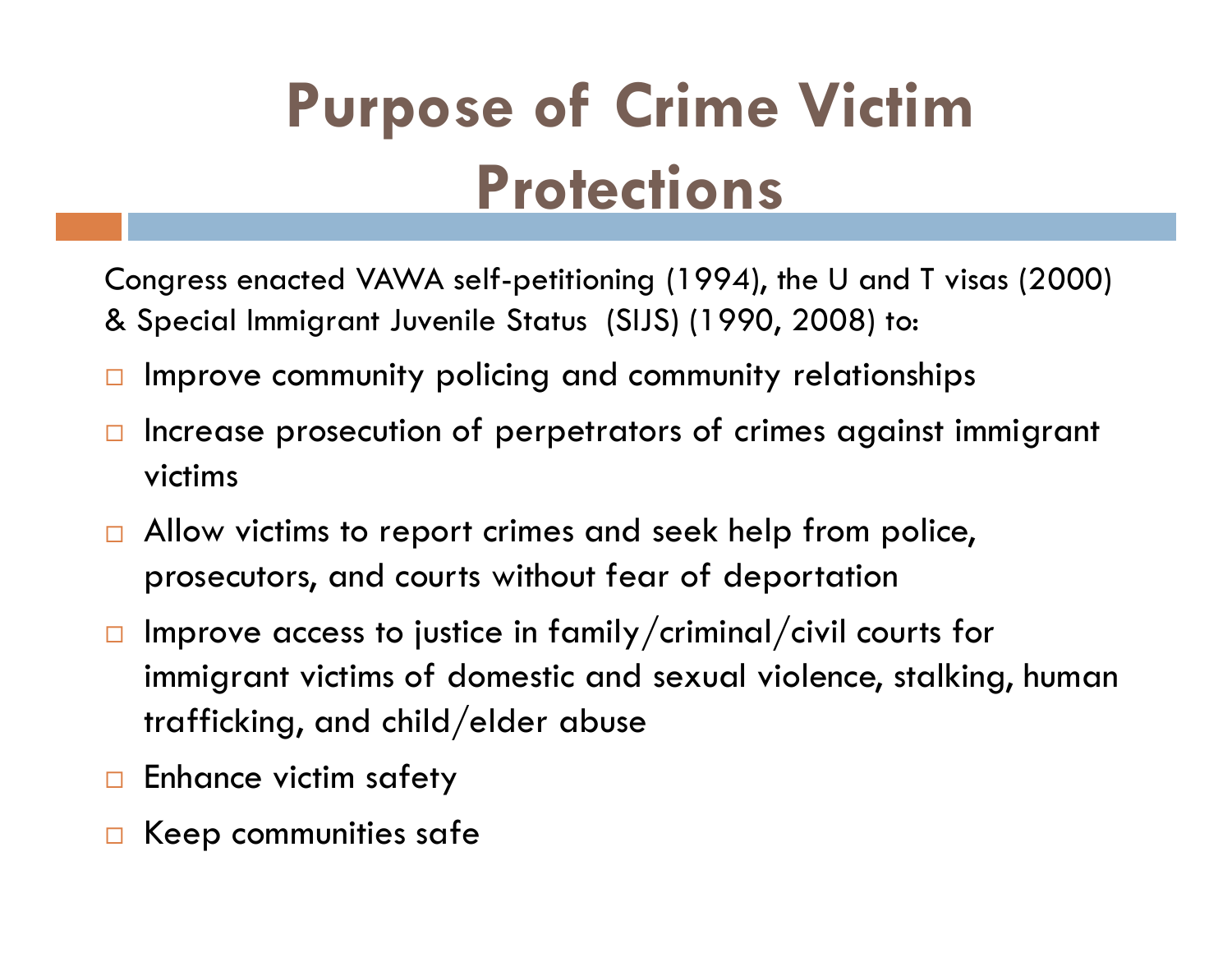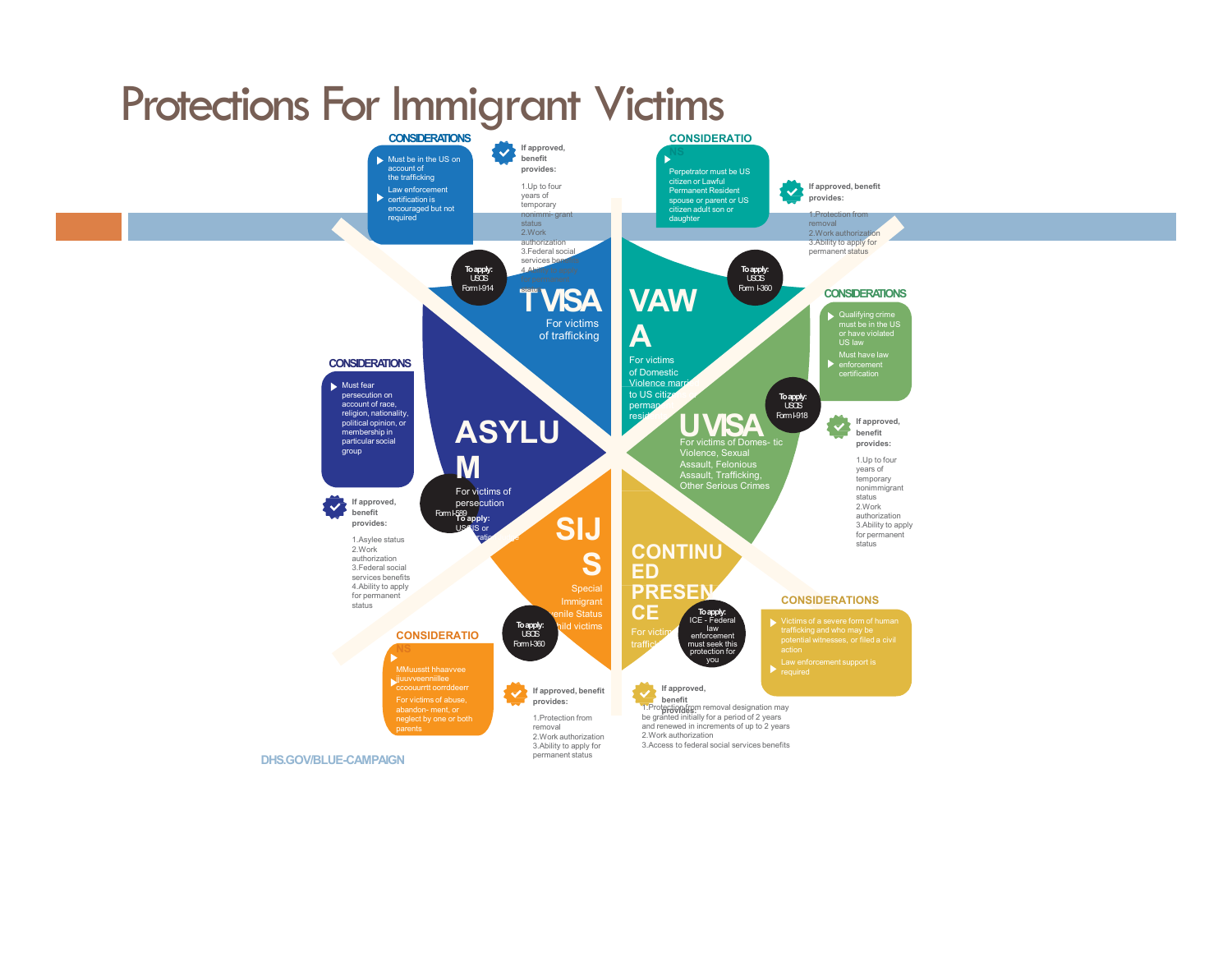# U Visas for Immigrant Victims

- U Visas for Immigrant Victims<br>
a A victim of <u>qualifying criminal activity</u> is eligible for a<br>
U Visa when:<br> **a** The victim has suffered substantial physical or mental abuse U Visa when:
	- $\blacksquare$  The victim has suffered substantial physical or mental abuse as a result of the victimization
	- $\blacksquare$  The victims possesses information about the crime;
	- $\blacksquare$  The victim has been, is being, or is likely to be helpful in the detection, investigation, prosecution, conviction or sentencing of the offense; and
	- **The criminal activity occurred in the U.S. or violated U.S.** law;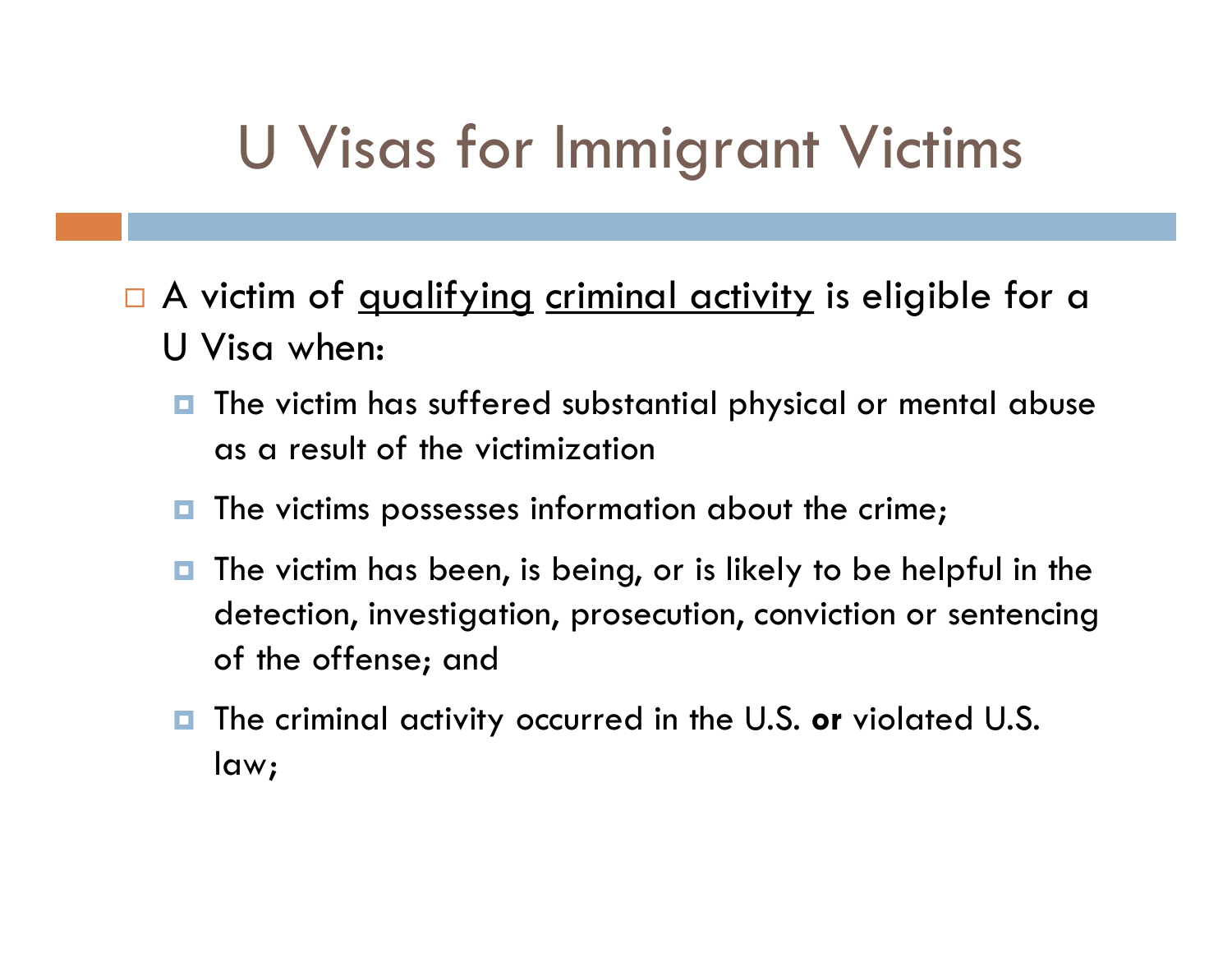# U Visa Criminal Activity

the criminal activity referred to in this clause is that involving one U Visa Criminal Activity<br>the criminal activity referred to in this clause is that involving one<br>or more of the following or any similar activity in violation of<br>Federal, State, or local criminal law: Federal, State, or local criminal law:

rape; torture; trafficking; incest; domestic violence; sexual assault; abusive sexual contact; prostitution; sexual exploitation; female genital mutilation; being held hostage; peonage; involuntary servitude; slave trade; kidnapping; abduction; unlawful criminal restraint; false imprisonment; blackmail; extortion; manslaughter; murder; felonious assault; witness tampering; obstruction of justice; perjury; stalking; or attempt, conspiracy, or solicitation to commit any of the above mentioned crimes; rape; torture; trafficking; incest; dome<br>abusive sexual contact; prostitution; se:<br>genital mutilation; being held hostage;<br>servitude; slave trade; kidnapping; ab<br>restraint; false imprisonment; blackmai<br>murder; felonious as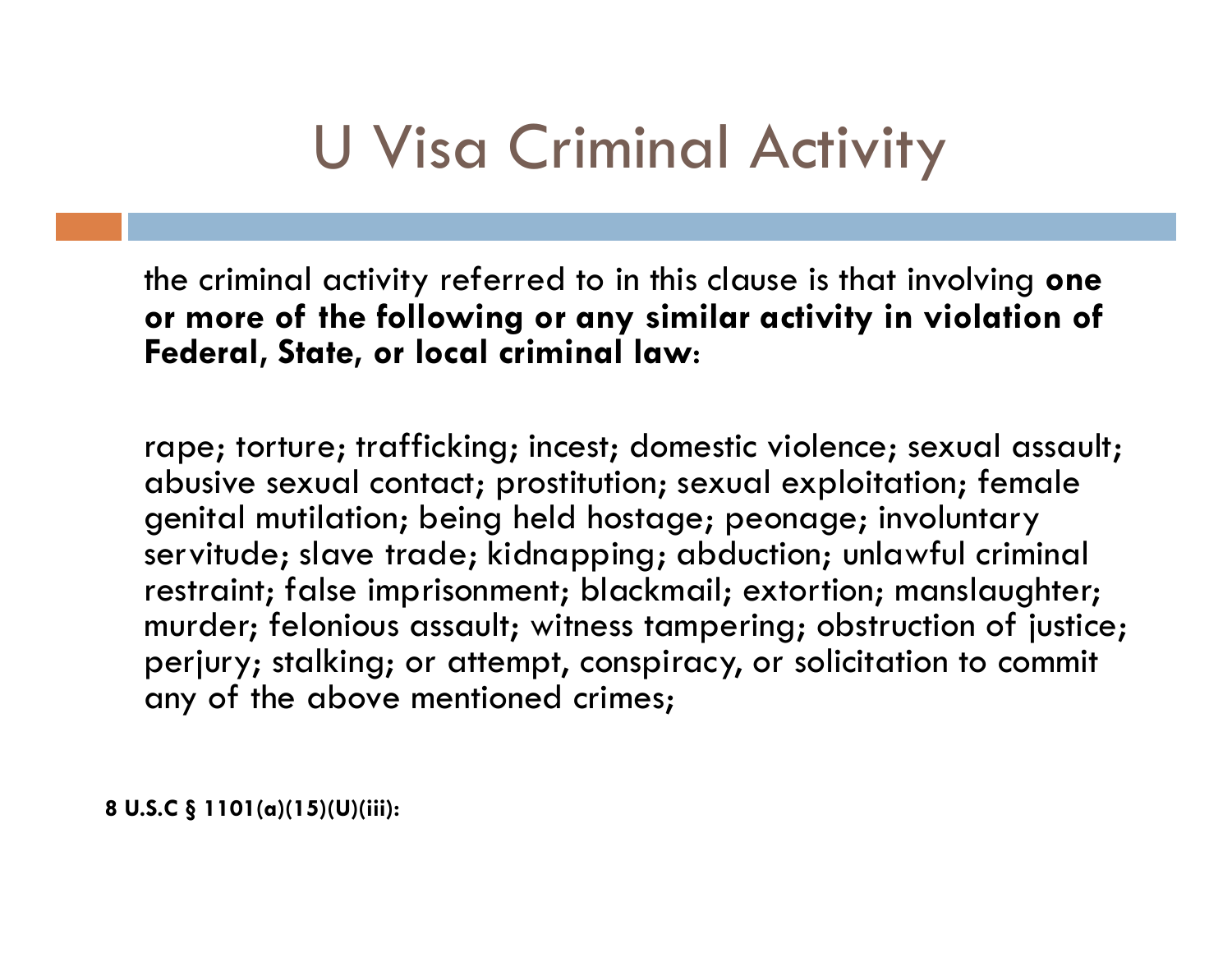# Which Judicial Officers Can Certify?

□ Federal, state, & local

 $\square$  Judges, Magistrates, Commissioners, Judicial Referees, Masters, Alderman, ALJs,

Surrogates, Chancellors

- **□ Others with delegated** decision-making authority
- □ Judge will need to amend the form
- Certification based on helpfulness to courts
	- Detection(family/juvenile/ civil/criminal)
		- **Pleadings**
		- **Testimony**
		- **Attending court**
		- **Seeking orders**
		- **Norking with** police/prosecutors
	- **O** Conviction/Sentencing (criminal)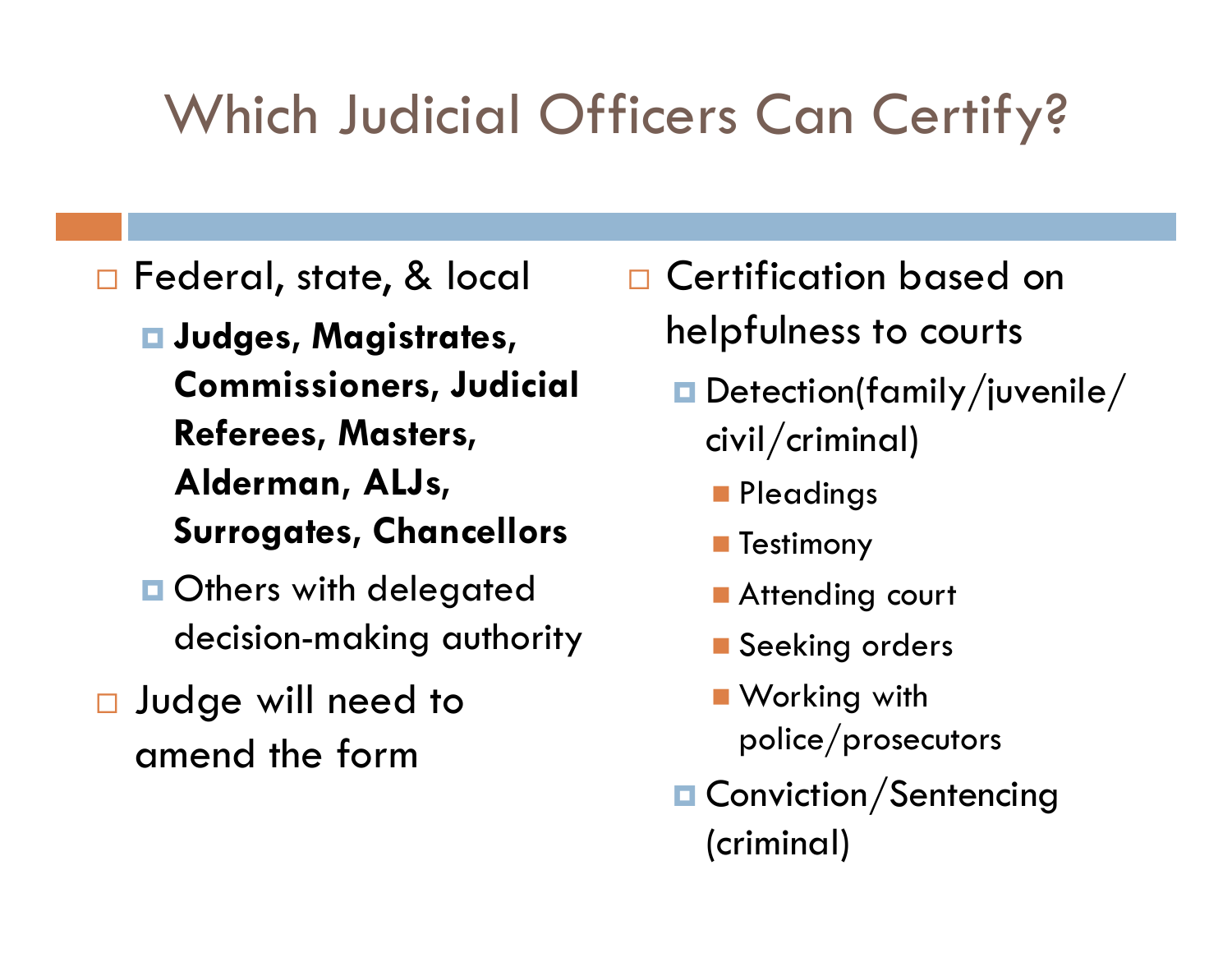# Why Congress Made Judges **Certifiers**

- $\Box$  Cases where only justice system contact is the protection order, custody or child welfare case
- $\Box$  Instances where no crime scene language access when victim called for help
- Judge observes victim's participation in court cases criminal, civil, family
- $\Box$  Builds trust in the justice system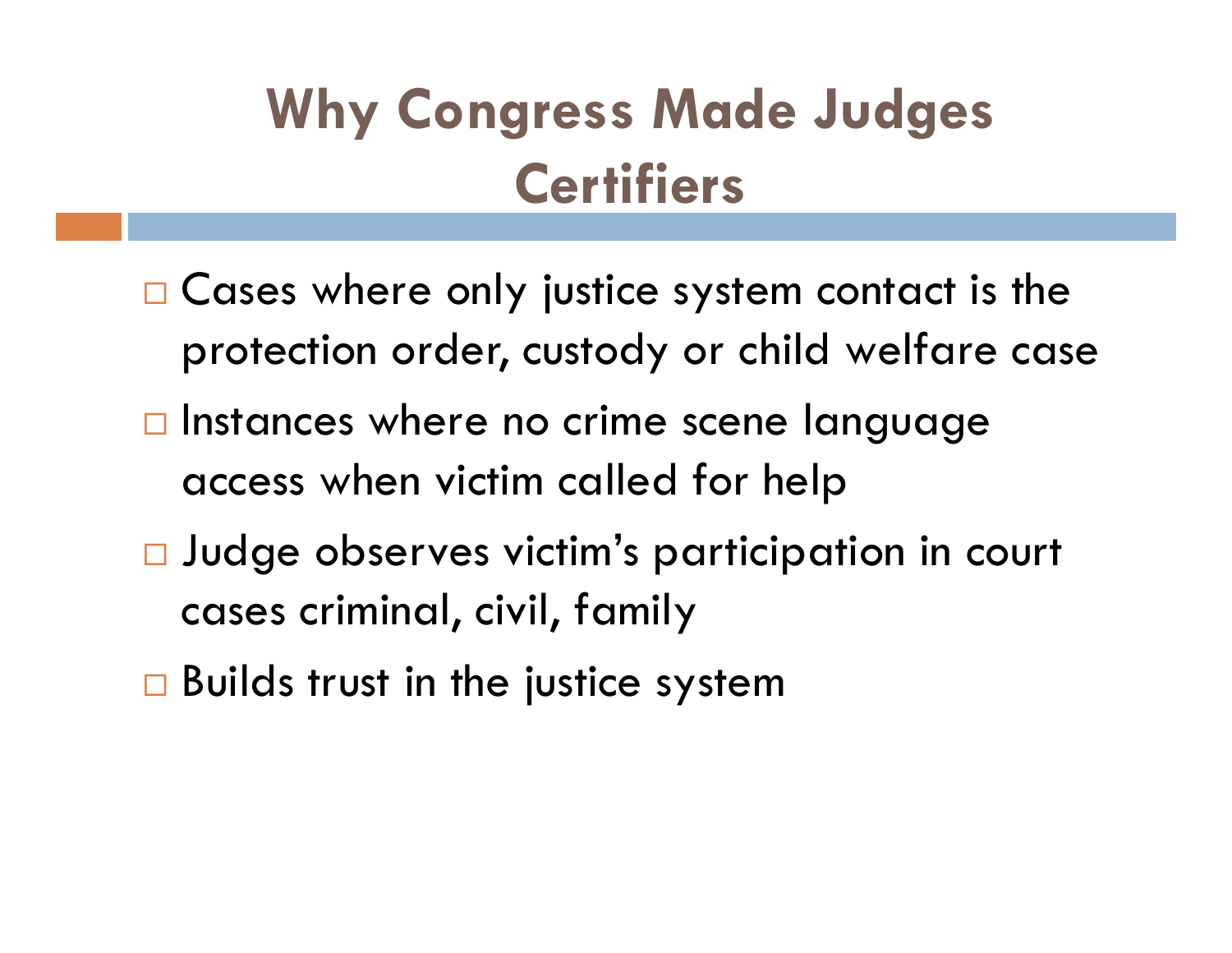### According to DHS, a U/T Visa Certification Tells USCIS Only the Following Things:

- $\Box$  Certifier believes the applicant is a victim of a qualifying criminal activity
- □ Victim had knowledge of the criminal activity
- $\Box$  U visa: Victim was, is, <u>or</u> is likely to be helpful in the detection, investigation, prosecution, conviction or sentencing
- T visa: Victim complied with reasonable requests for assistance from law enforcement or prosecutors unless exempt
	- Under 18 or physical or psychological trauma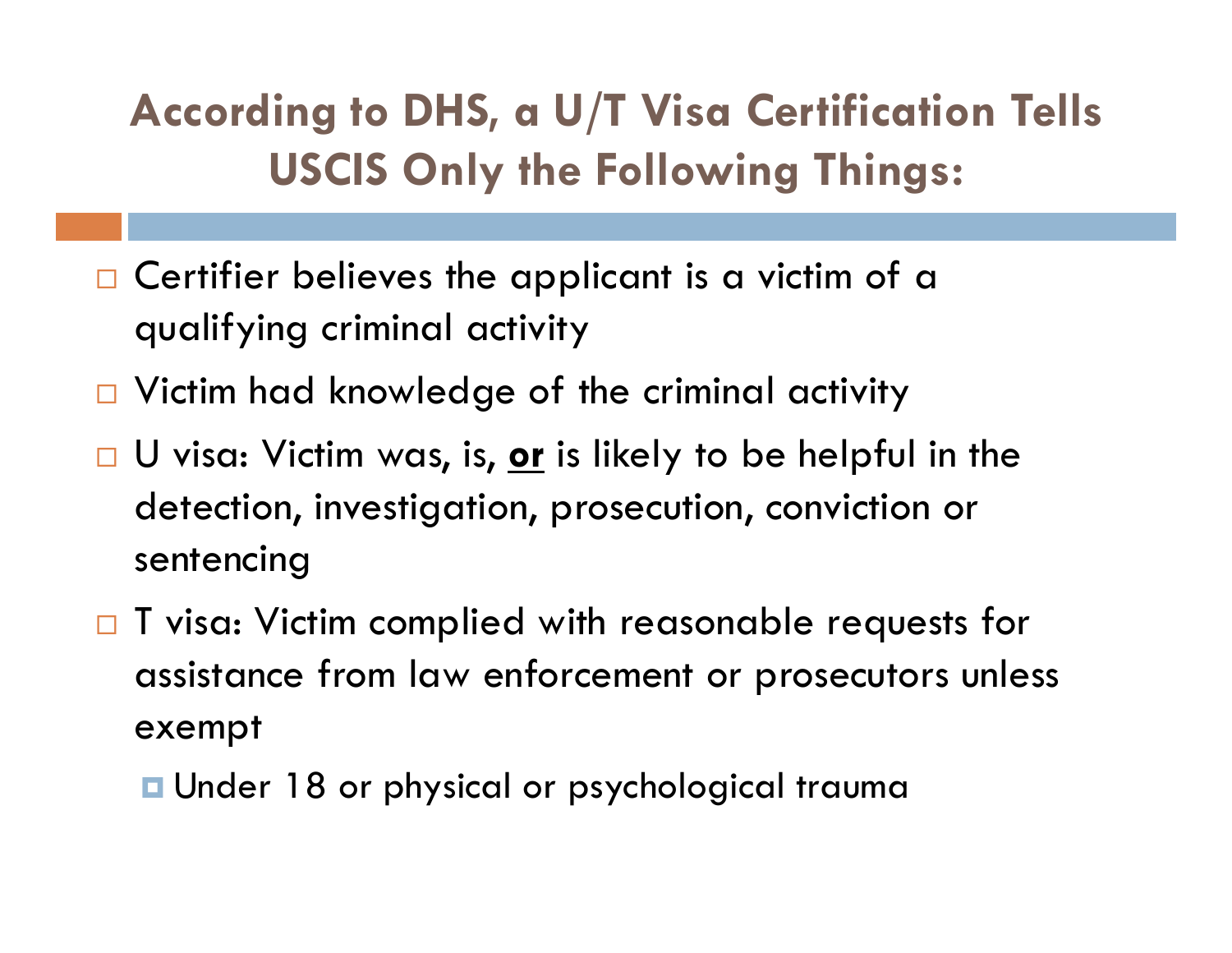## Judges detect "Criminal Activities" and "Helpfulness" In Wide Range of Court Cases

### **Family**

- Civil Protection
- **Q** Custody
- **Divorce**
- **Paternity**
- Adoption
- **D** Juvenile
	- Child Abuse, Neglect, or Termination of Parental Rights
	- **Delinquency**
- Criminal
- Probate
	- Elder / Dependent Adult Abuse
	- $\checkmark$  Guardianship
	- $\checkmark$  Conservatorship
- $\Box$  Civil  $\Box$ 
	- $\checkmark$  Employment
	- $\checkmark$  Tort damages against a perpetrator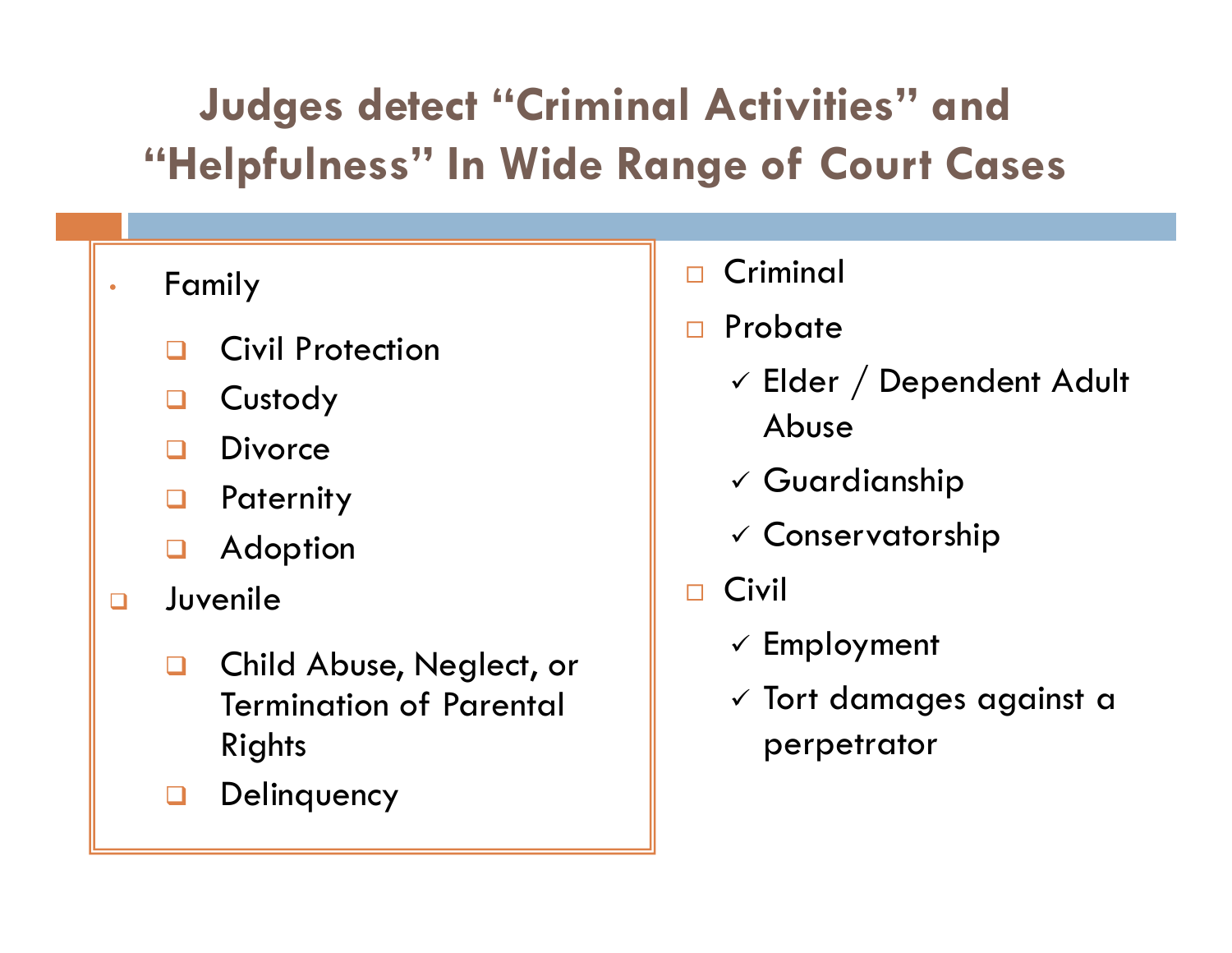# Criminal Case Examples: Evidence of Helpfulness

- $\square$  Evidence in case that the victim:
	- $\triangleright$  Called 911
	- $\triangleright$  Participated in a criminal investigation
	- $\triangleright$  Identified perpetrator at line up
	- $\triangleright$  Testified before a grand jury or at trial
	- Appearance in a case
	- Attended criminal court hearings in the case
	- $\triangleright$  Victim impact statement
	- $\triangleright$  Testimony at sentencing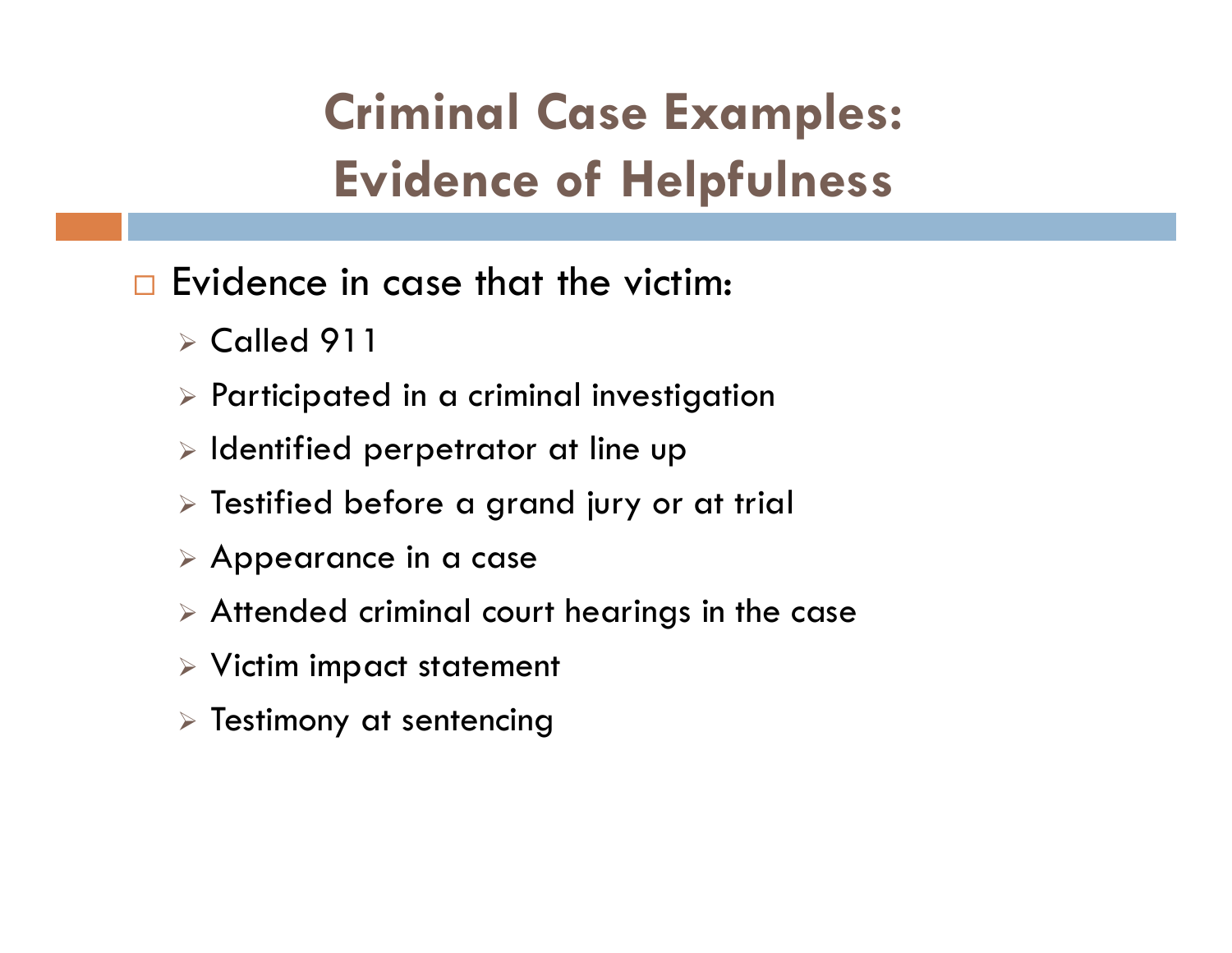# Family/Civil Case Examples: Evidence of Helpfulness

- $\Box$  Filed and/or appeared at hearing for full protection order
- □ Plead and or testified about abuse or sexual assault in a court case (i.e., protection order, divorce, custody, small claims, housing, employment)
- $\Box$  Evidence in case that victim called the police, made a police report, cooperated in a criminal or EEOC investigation
- □ Serving the perpetrator with notice of a
	- **E** temporary protection order
	- A case in which the pleadings contain allegations of facts that constitute domestic violence, sexual assault or other U visa criminal activities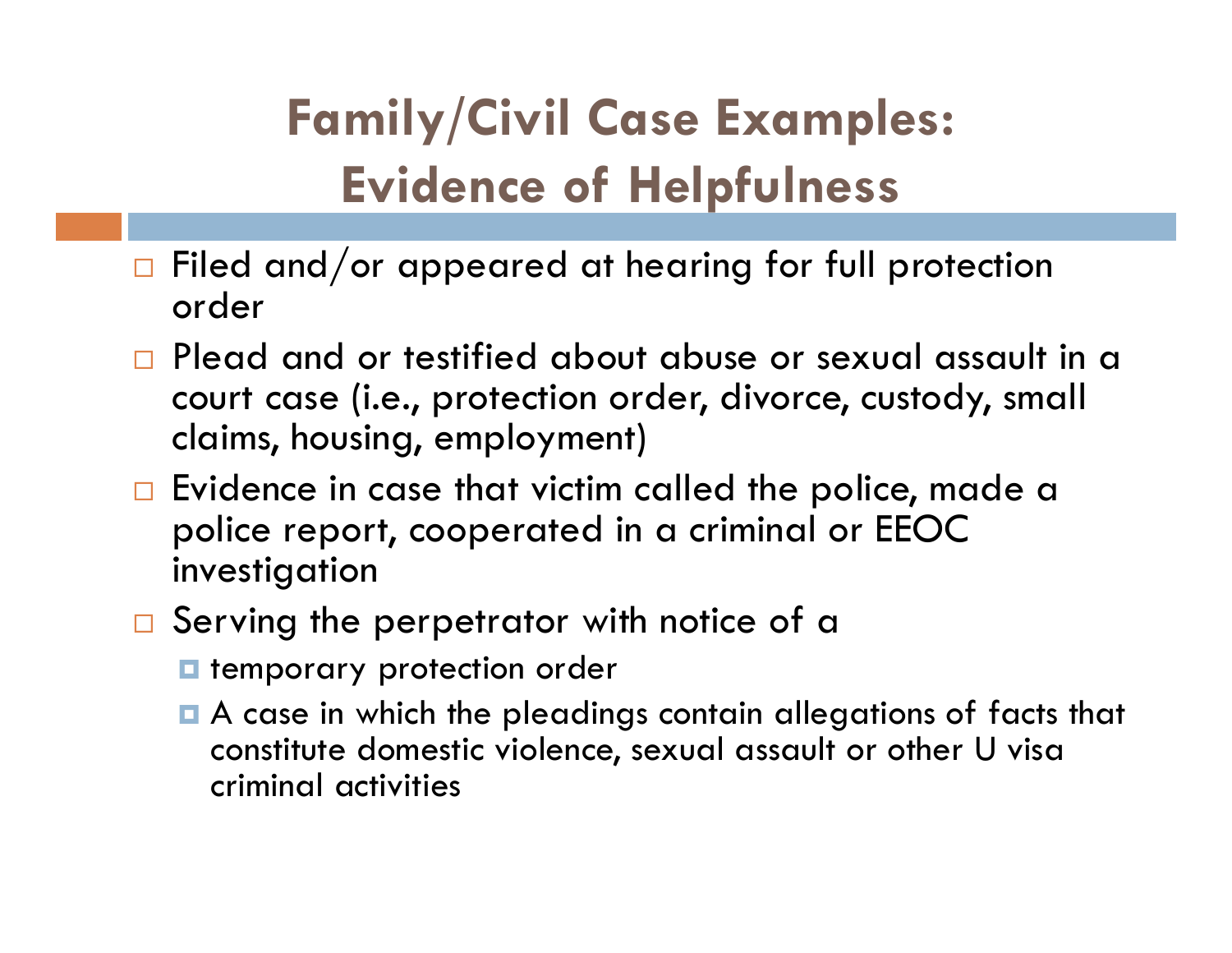### Part 6. Certification

I am the head of the agency listed in Part 2. or I am the person in the agency who was specifically designated by the head of the agency to issue a U Nonimmigrant Status Certification on<br>behalf of the agency. Based upon investigation of the facts, L<br>certify, under penalty of perjury, that the individual identified in Part 1. is or was a victim of one or more of the crimes listed in<br>Part 3. I certify that the above information is complete, true, and correct to the best of my knowledge, and that I have made and will make no promises regarding the above victim's ability to obtain a visa from U.S. Citizenship and Immigration Services the victim unreasonably refuses to assist in the investigation or<br>prosecution of the qualifying criminal activity of which he or CASC prosecution of the qualifying criminal activity of which he or CASC<br>she is a victim, I will notify USCIS. she is a victim, I will notify USCIS.

- ---- 1. Signature of Certifying Official (sign in ink)
- $2.$ Date of Signature (mm/dd/yyyy)
- Daytime Telephone Number 3.
- Fax Number 4.

### Judges can amend the form Examples: Based upon …

- My findings of fact or ruling in [name type of proceeding]
- Probable cause
- My issuance of a protection order
- My sentencing of the defendant
- I further certify that if  $\overline{\mathbf{r}}$  . My having presided over a criminal case

REMEMBER: This is a certification that you believe the applicant was a victim of a crime.

### Certification provides evidence to DHS.

DHS adjudicates and decides whether to grant the victim immigration relief.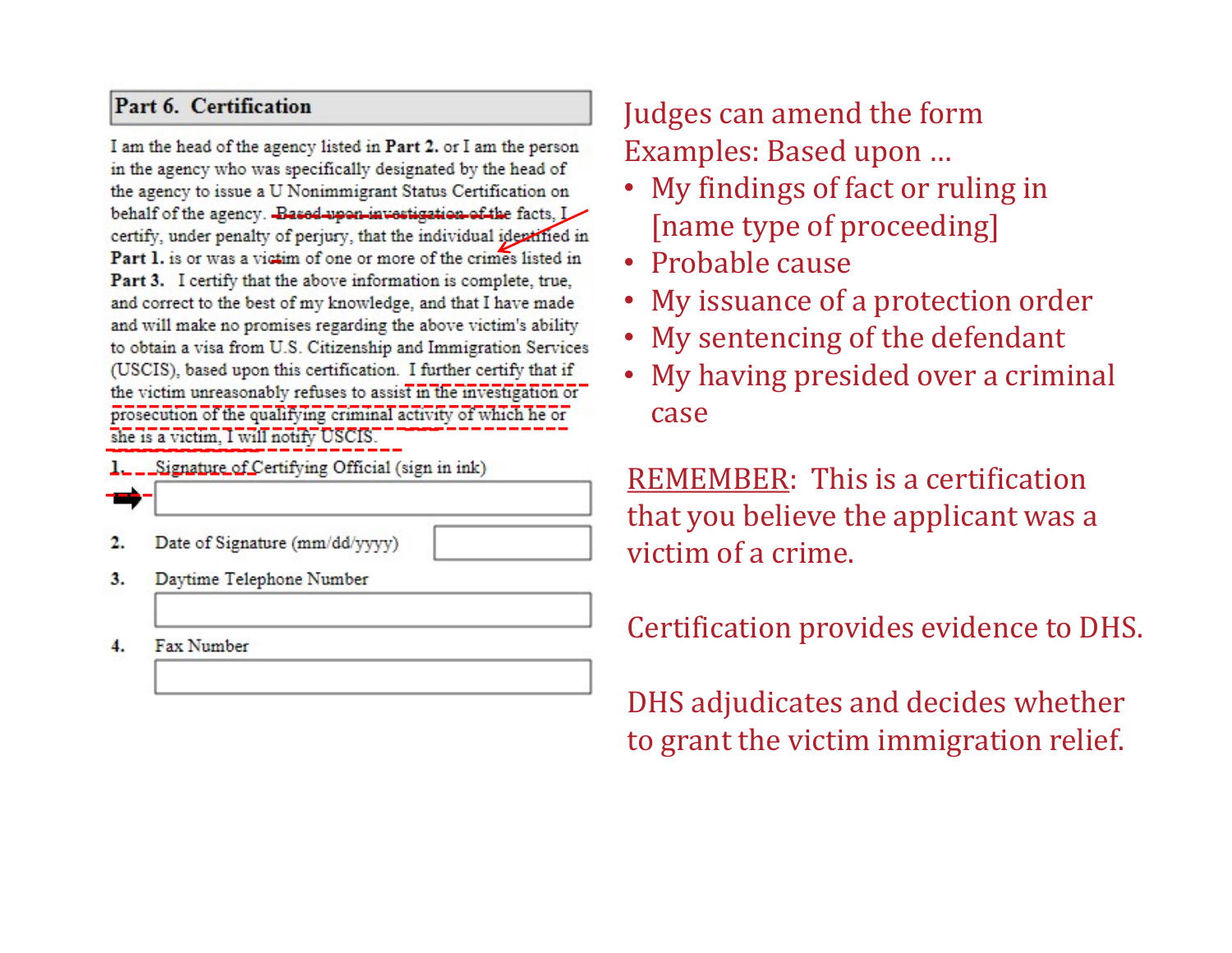# After Immigration Case is Filed Immigrant Victim's Justice System Use After Immigration Case is Filed<br>
Immigrant Victim's Justice System Use<br>
□ Protection orders – VAWA 47.6%, U visa 43.7%<br>
□ Filed a police report - VAWA 36.2%, U visa 50.3% After Immigration Case is Filed<br>Immigrant Victim's Justice System Use<br>a Protection orders - VAWA 47.6%, U visa 43.7%<br>a Filed a police report - VAWA 36.2%, U visa 50.3%<br>a Helped in a criminal case - VAWA 33.4%, U visa<br>72.1 After Immigration Case is Filed<br>
Immigrant Victim's Justice System Use<br>  $\Box$  Protection orders – VAWA 47.6%, U visa 43.7%<br>  $\Box$  Filed a police report - VAWA 36.2%, U visa 50.3%<br>  $\Box$  Helped in a criminal case - VAWA 33.4%

- 
- 
- 73.1% Immigrant Victim's Justice System Use<br>
Divorce – VAWA 47.6%, U visa 43.7%<br>
Difiled a police report - VAWA 36.2%, U visa 50.3%<br>
Difiled in a criminal case - VAWA 33.4%, U visa<br>
73.1%<br>
Divorce – VAWA 32.1%, U visa 19.5%<br>
Div □ Protection orders – VAWA 47.6%, U visa 43.7%<br>□ Filed a police report - VAWA 36.2%, U visa 50.3%<br>□ Helped in a criminal case - VAWA 33.4%, U visa<br>73.1%<br>□ Divorce – VAWA 32.1%, U visa 19.5%<br>□ Child custody – VAWA 20.1%, U Child support – VAWA 26.1%, U visa 10.7%
- 
- 
- 

Krisztina E. Szabo, David Stauffer, Benish Anver, Leslye E. Orloff Work Authorization For VAWA Self-Petitioners and U Visa Applicants, NIWAP (Feb. 12, 2014)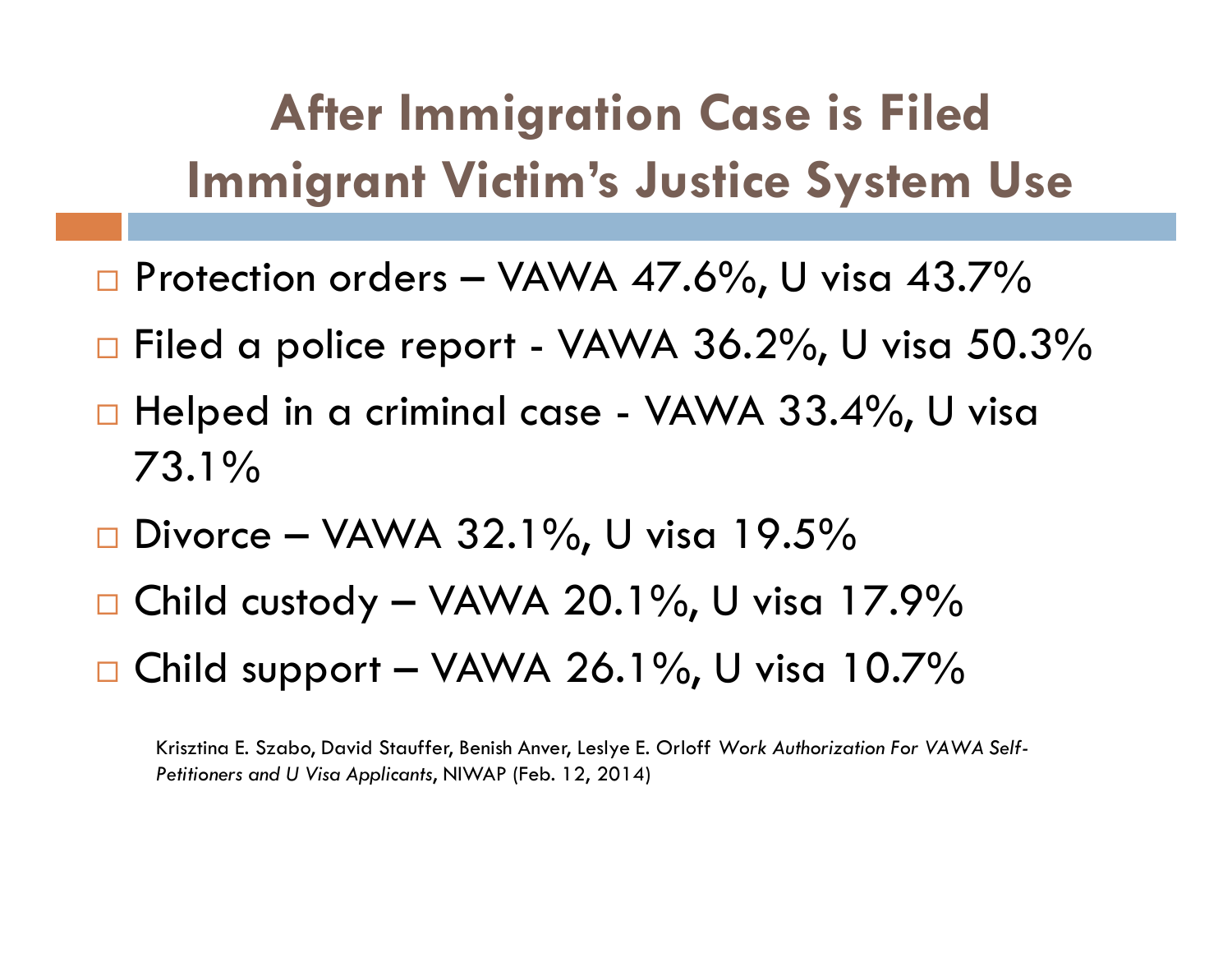# Why is VAWA Confidentiality Important for State Courts?

- $\Box$  Promotes access to justice and just and fair outcomes in state courts
- □ Perpetrators may attempt to use state court discovery to obtain federal VAWA confidentiality protected information
- □ Prohibited immigration enforcement locations include courthouses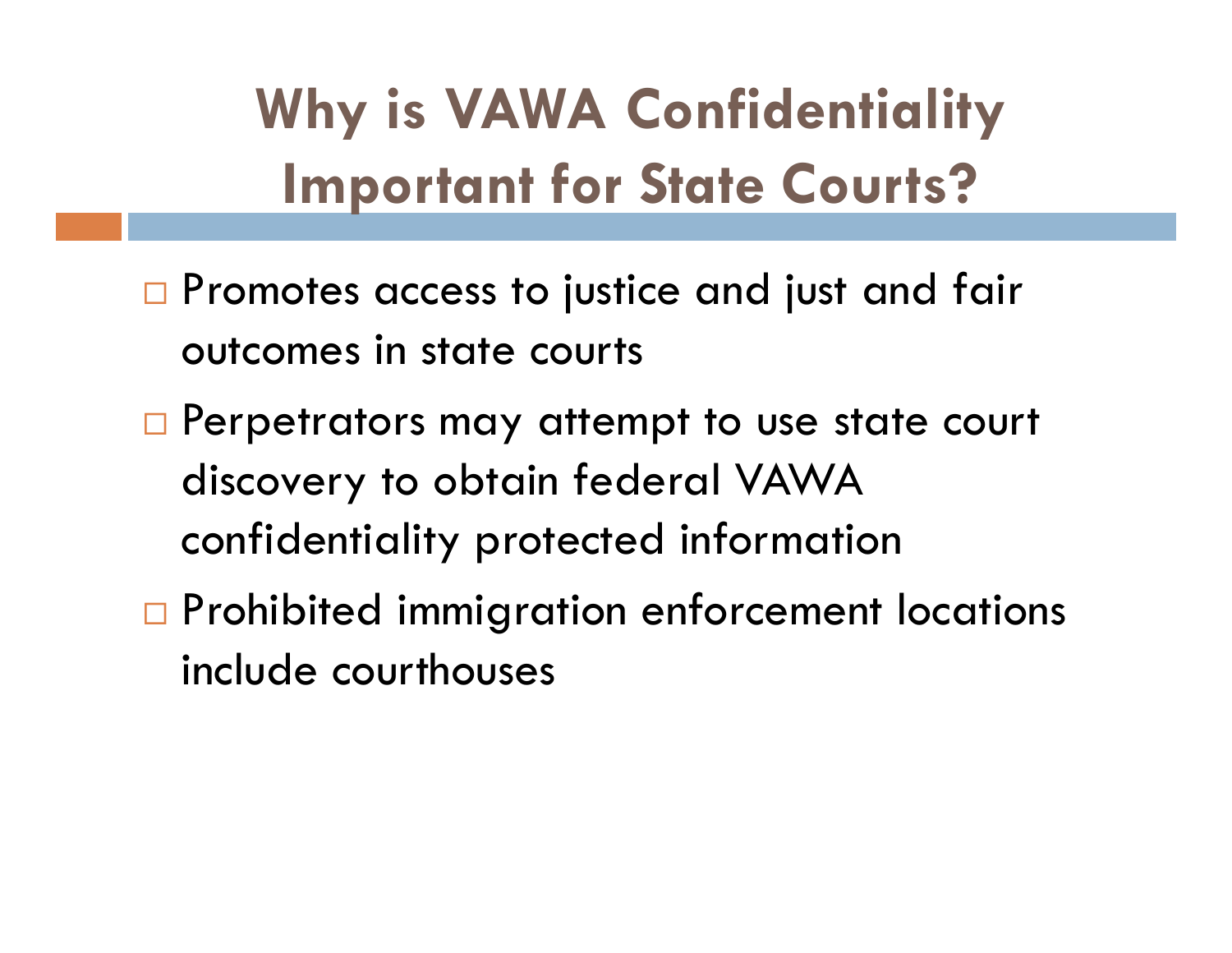# VAWA Confidentiality Prongs

- □ Abuser-Provided Information: DHS, DOJ, and the State Department are barred from taking action against a victim based solely upon information provided by abusers and crime perpetrators (and their family members) –
- □ Location Prohibitions: Enforcement locational prohibitions unless comply with specific statutory and policy safeguards
- □ Non-Disclosure: Unless one of the enumerated exceptions apply, DHS, DOJ and the State Department cannot disclose VAWA information to anyone
	- VAWA self-petitioners, VAWA cancellation/suspension, T visa, U visa, Battered Spouse Waiver, Abused Visa Holder Spouses
- $\Box$  DHS notifies staff through "384" computer system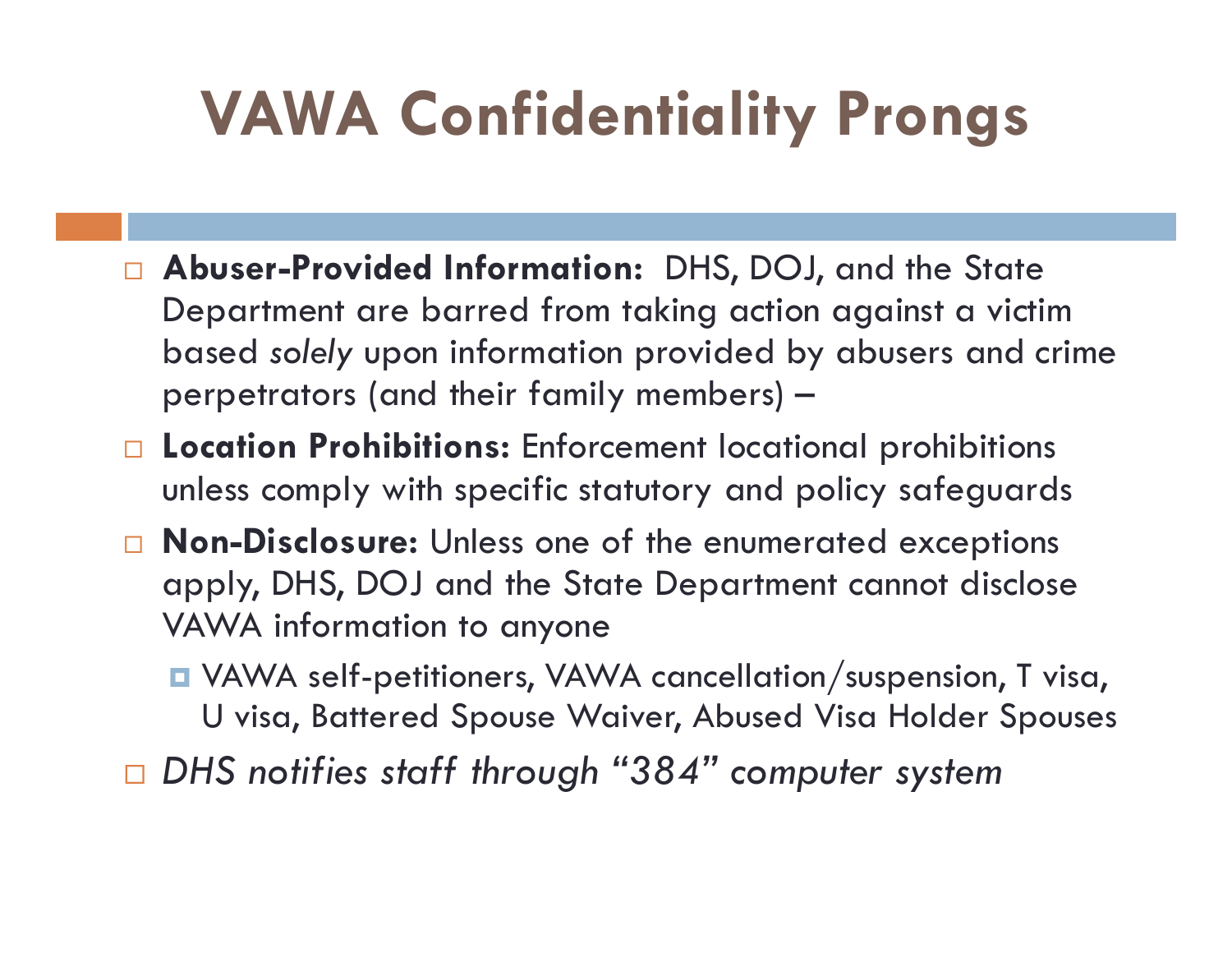# DHS VAWA Confidentiality Computer System

- $\Box$  Directs to check for "384" computer system flag that identifies victims who have already filed for or have been granted victim-based immigration relief
- Reminds immigration officers, agents, and attorneys about immigration law protections for
	- **E** Survivors of domestic violence
	- **D** Crime victim survivors
	- **H**uman trafficking survivor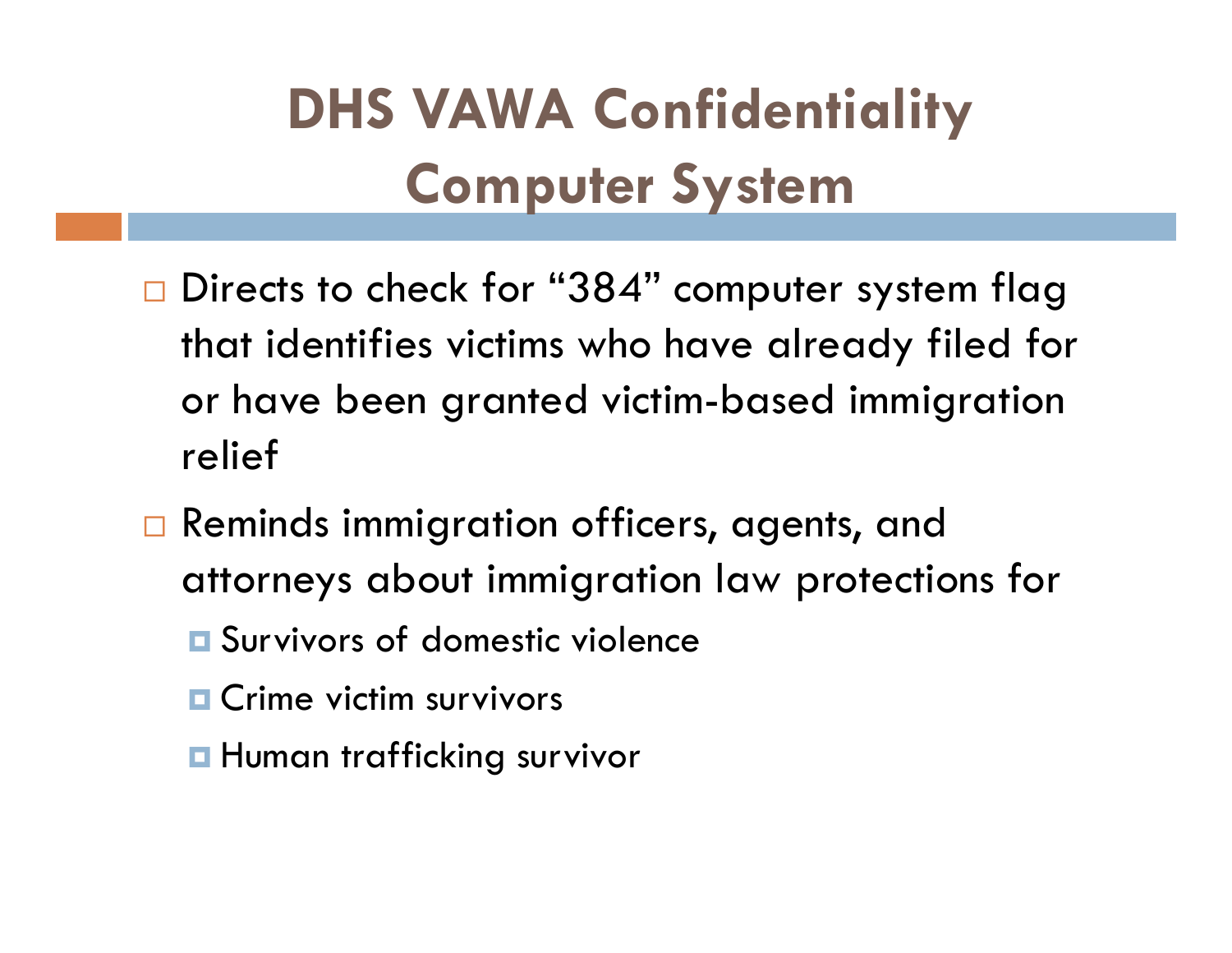# State and Federal VAWA Confidentiality and Discovery Case Law Family law - VAWA Confidentiality<br>Discovery Case Law<br>α Family law - VAWA and U visa case<br>information not discoverable Figure 1 Federal VAWA Confidentiality and<br>Discovery Case Law<br>■ Family law - VAWA and U visa case<br>information not discoverable<br>■ Criminal law – only U visa case certification<br>discoverable

- information not discoverable
- discoverable
	- **<u>Example</u>** File not in prosecutors' custody or control
- □ Civil cases not discoverable except potentially as needed to prove damages to a specific individual
	- $\blacksquare$  In chambers review judge can redact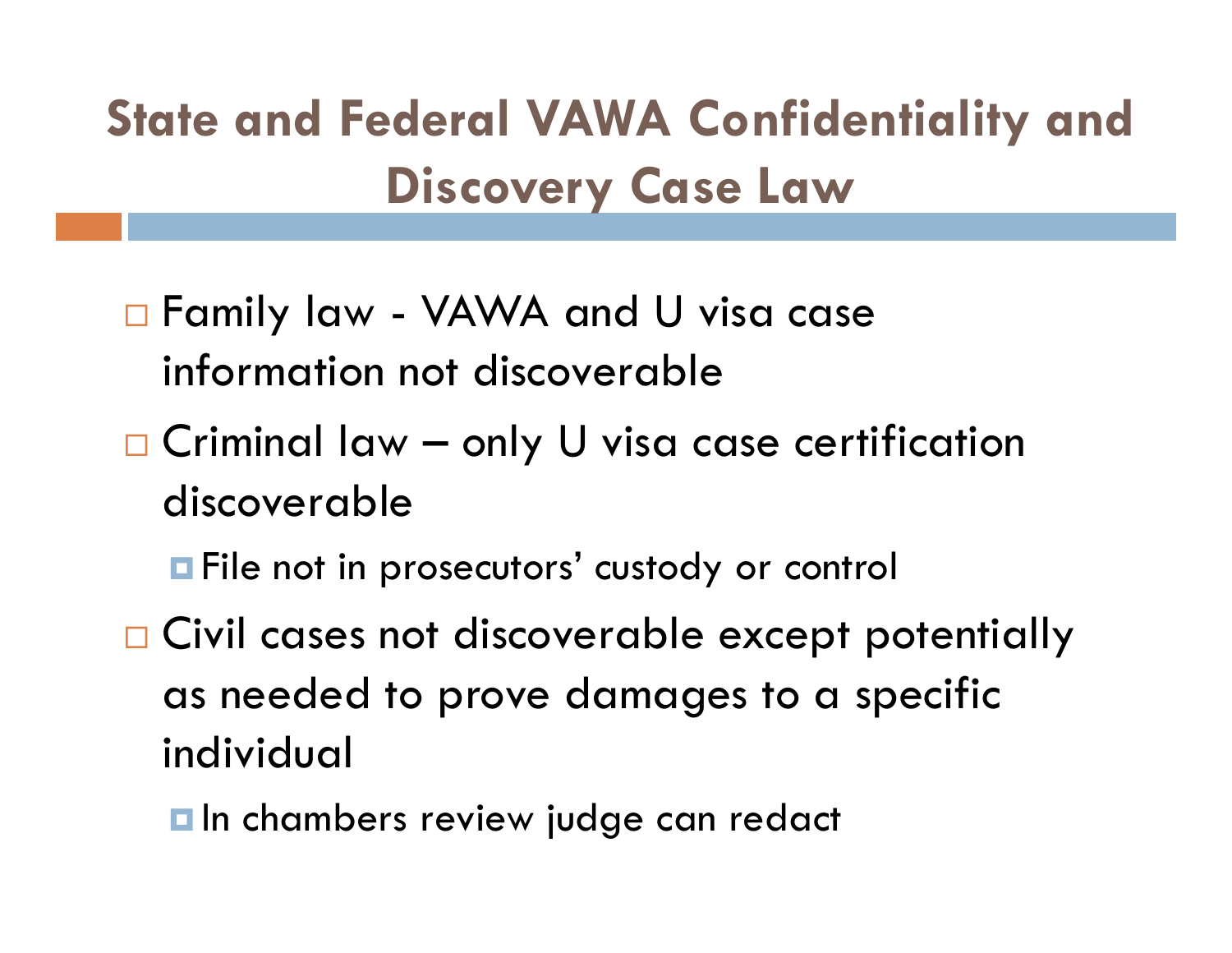# Sensitive Locations Protected From Immigration Enforcement

- □ Victims protected at courthouses in connection with civil/family/criminal cases related to
	- **D** Domestic violence, sexual assault, trafficking, stalking
- $\Box$  Shelters, rape crisis centers
- □ Supervised visitation centers
- □ Family Justice Centers
- $\Box$  Programs serving victims

### VAWA Confidentiality DHS Policies (ICE & CBP)

- Schools
- □ Medical treatment & health care facilities
- □ Places of worship
- Religious or civil ceremonies i.e., weddings and funerals
- Public demonstrations i.e., march, rally, parade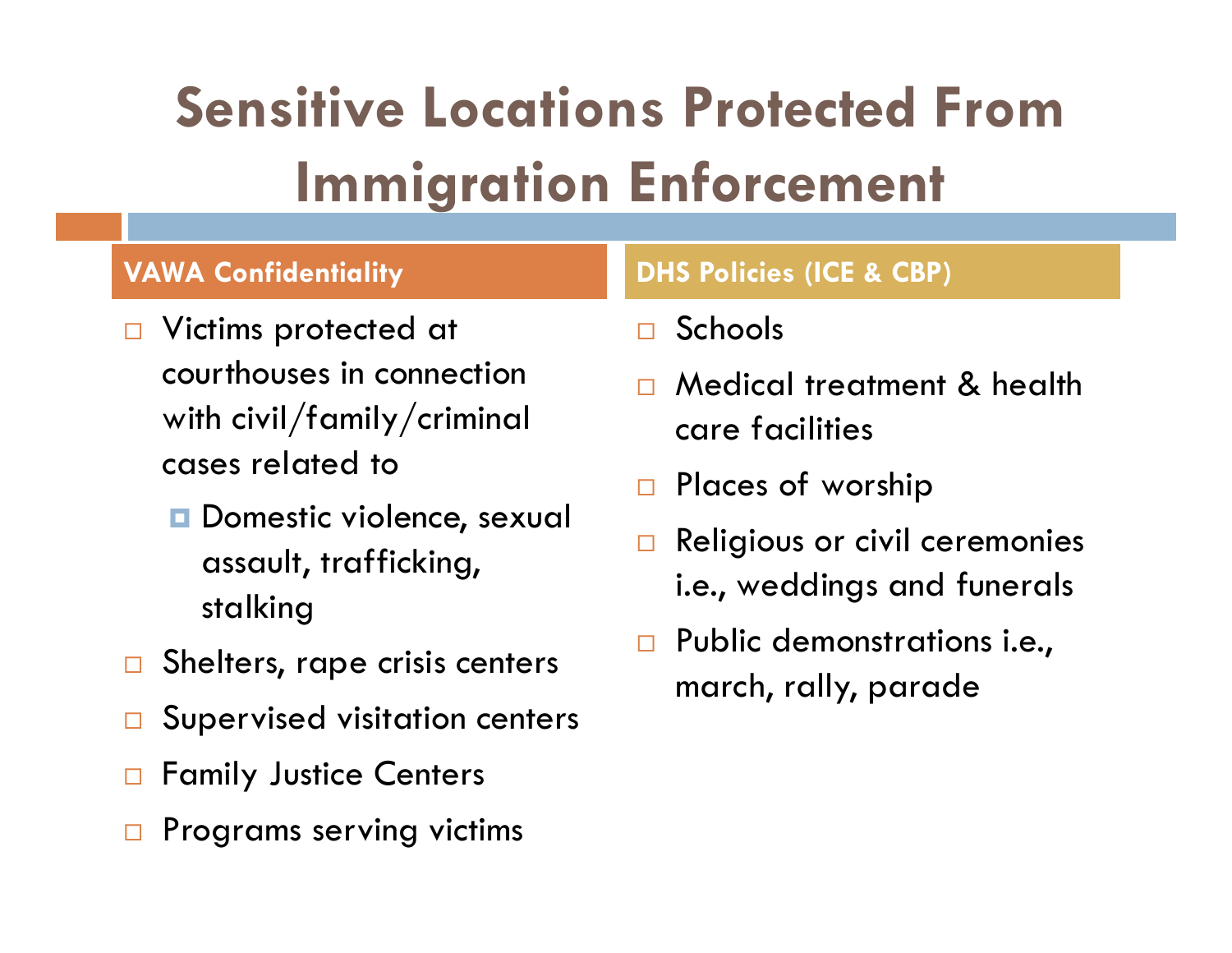### January 2018 ICE Courthouse Enforcement Policy: Targeted Immigrant Limitation

- □ Civil immigration enforcement at courthouses will only occur when
	- $\blacksquare$  ICE officers have information that leads them to believe that a targeted immigrant will be present at a courthouse
- $\Box$  No immigration enforcement against other persons including
	- **D** Victims
	- **D** Witnesses
	- $\blacksquare$  Family members
	- **People accompanying others to court**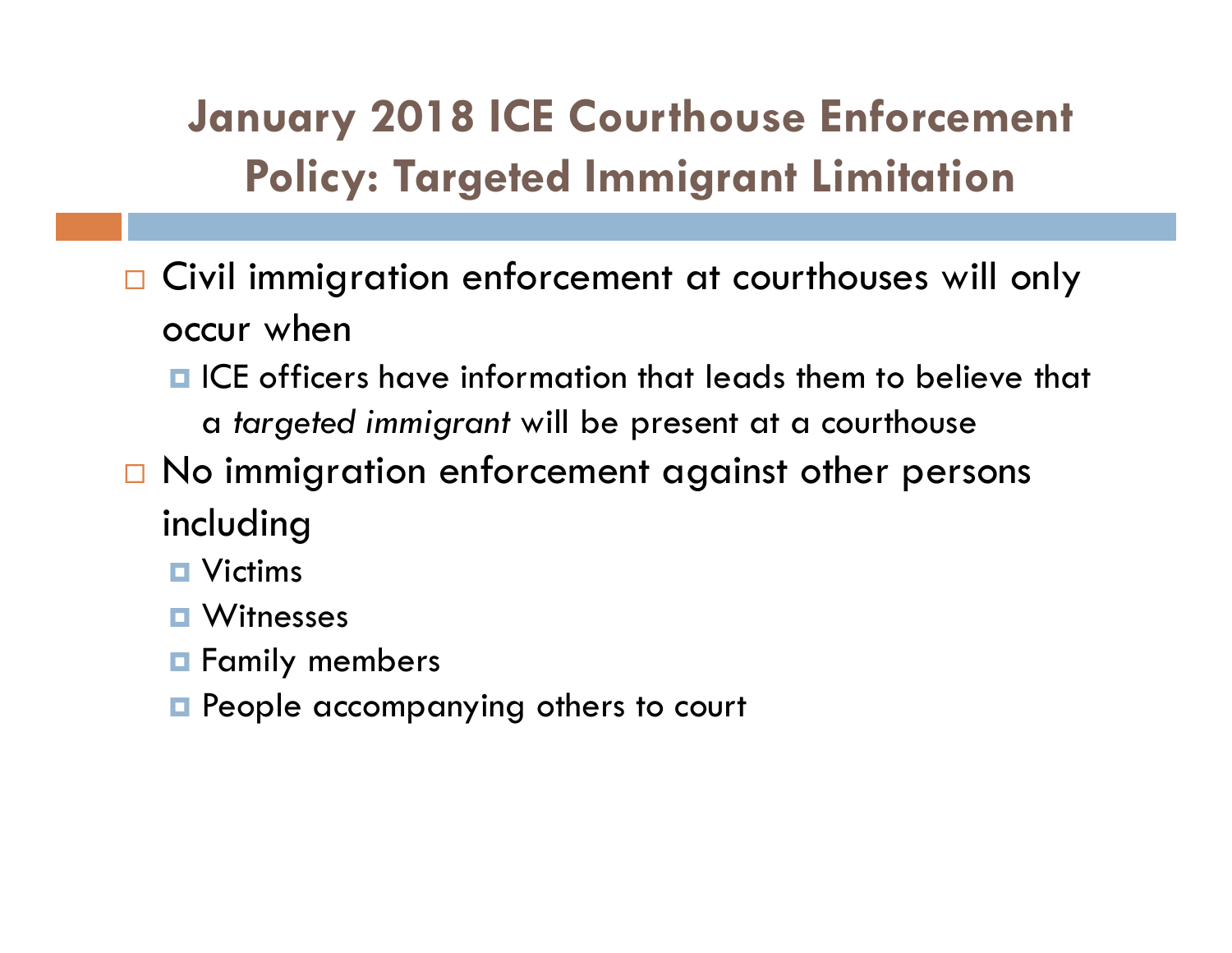# **Steps Courts Are Taking**

- Restrict activities that interfere with courtroom operations
- $\Box$  Enforcement restricted to non-public areas of the courthouse\*
- □ Courts ask ICE to coordinate with court security staff and use of non-public entrances & exits\*
- □ Some courts do not allow ICE into courtrooms
- $\Box$  No enforcement in civil and family proceedings absent written authorization from ICE Field Office Director or Special Agent in Charge\*
- □ No interruptions during court proceedings or until case is completed
- $\Box$  No enforcement against victims, witnesses, family members, people accompanying others to court\*
- □ Call courthouse security if ICE fails to comply with court orders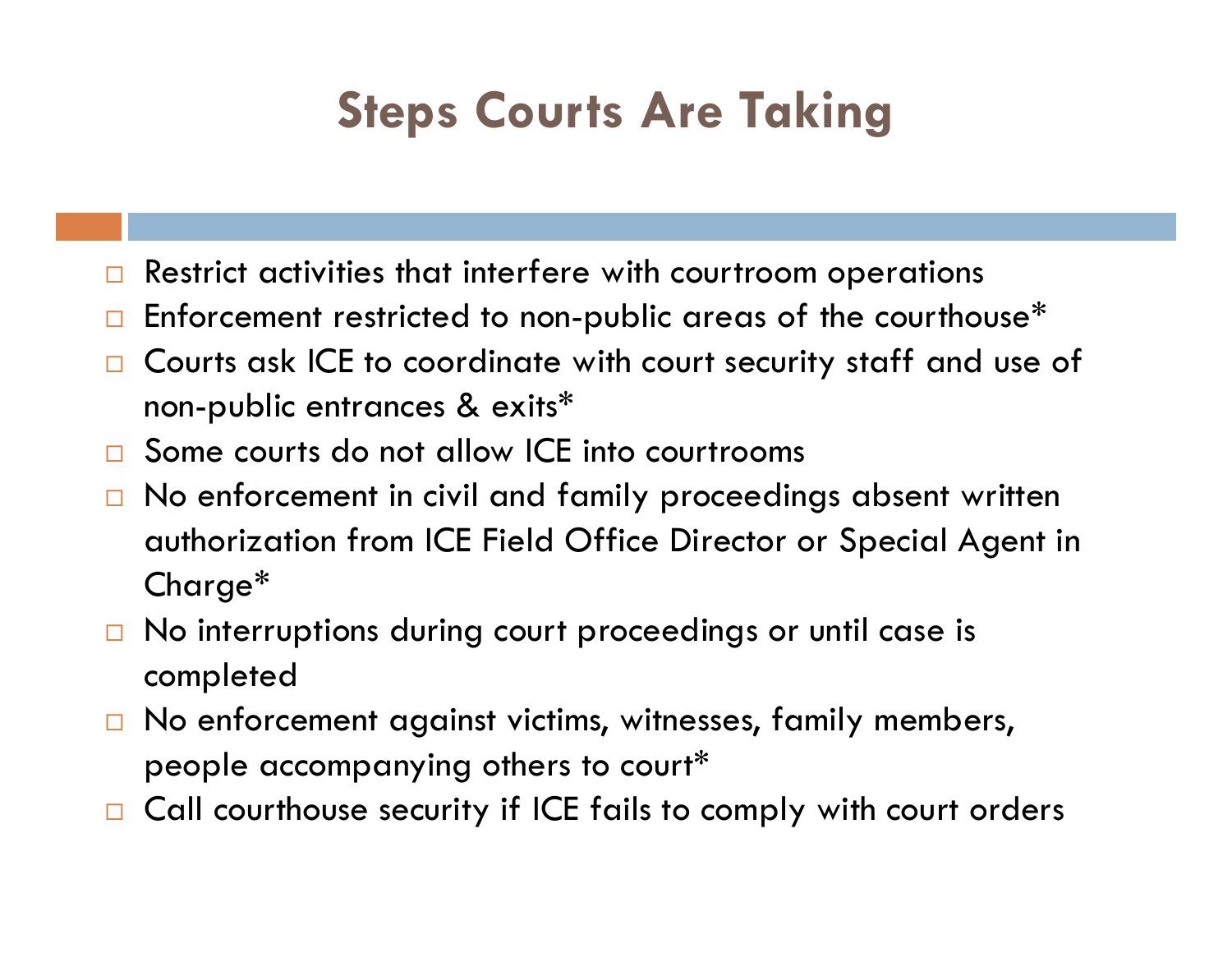DHS Prosecutorial Discretion Not to Initiate Removal Against Crime Victims and Witnesses (June 17, 2011)

□ Continues in effect

- $\Box$  To minimize the effect that immigration enforcement may have on the willingness and ability to make calls to police and pursue justice:
	- **D** Victims of crime
	- **N** Witnesses to crime
	- **<u>Elndividuals</u>** pursuing legitimate civil rights complaints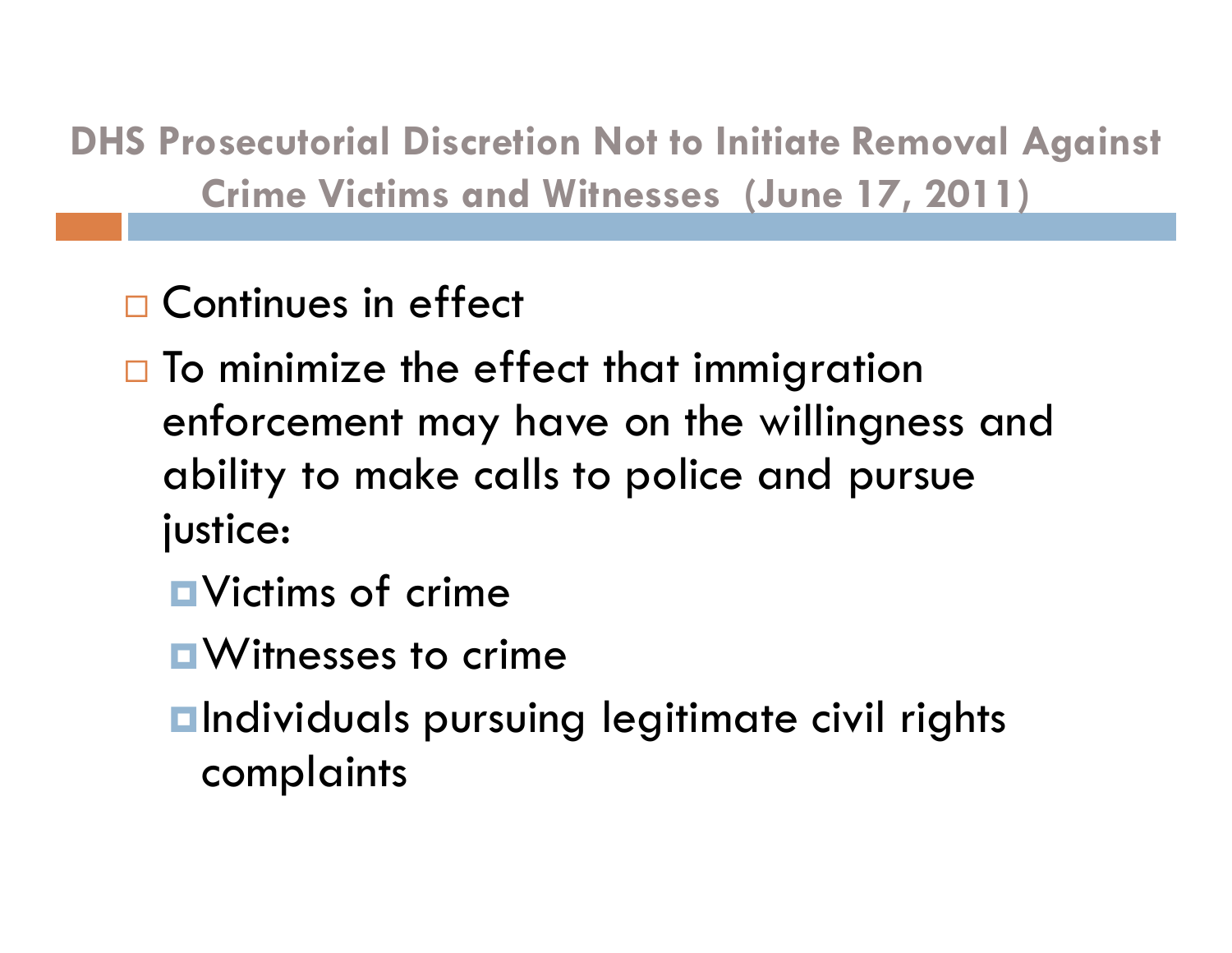## Prosecutorial Discretion in Civil Immigration

### Enforcement (January 20, 2021 & June 17, 2011)

Immigration Enforcement Priorities  $(1/20/21)$ 

- National security
- $\square$  Border crossers caught while attempting to unlawfully enter
- □ Undocumented immigrants not physically present in the U.S.  $\Box$ before 11/1/20
- $\Box$  Persons in/released from jail
	- **n** For aggravated felony and
	- **Pose a threat to public** safety

Prosecutorial Discretion for no immigration enforcement

- Crime victim or witness
- Caretakers of children, seriously ill parent, physically/mentally disabled
- Children, elderly or disabled
- $\Box$  Family relationships and status of family members
- Length of time in the U.S.
- **Pursuit of education** 
	- **<u>D</u>** US high school graduates, college students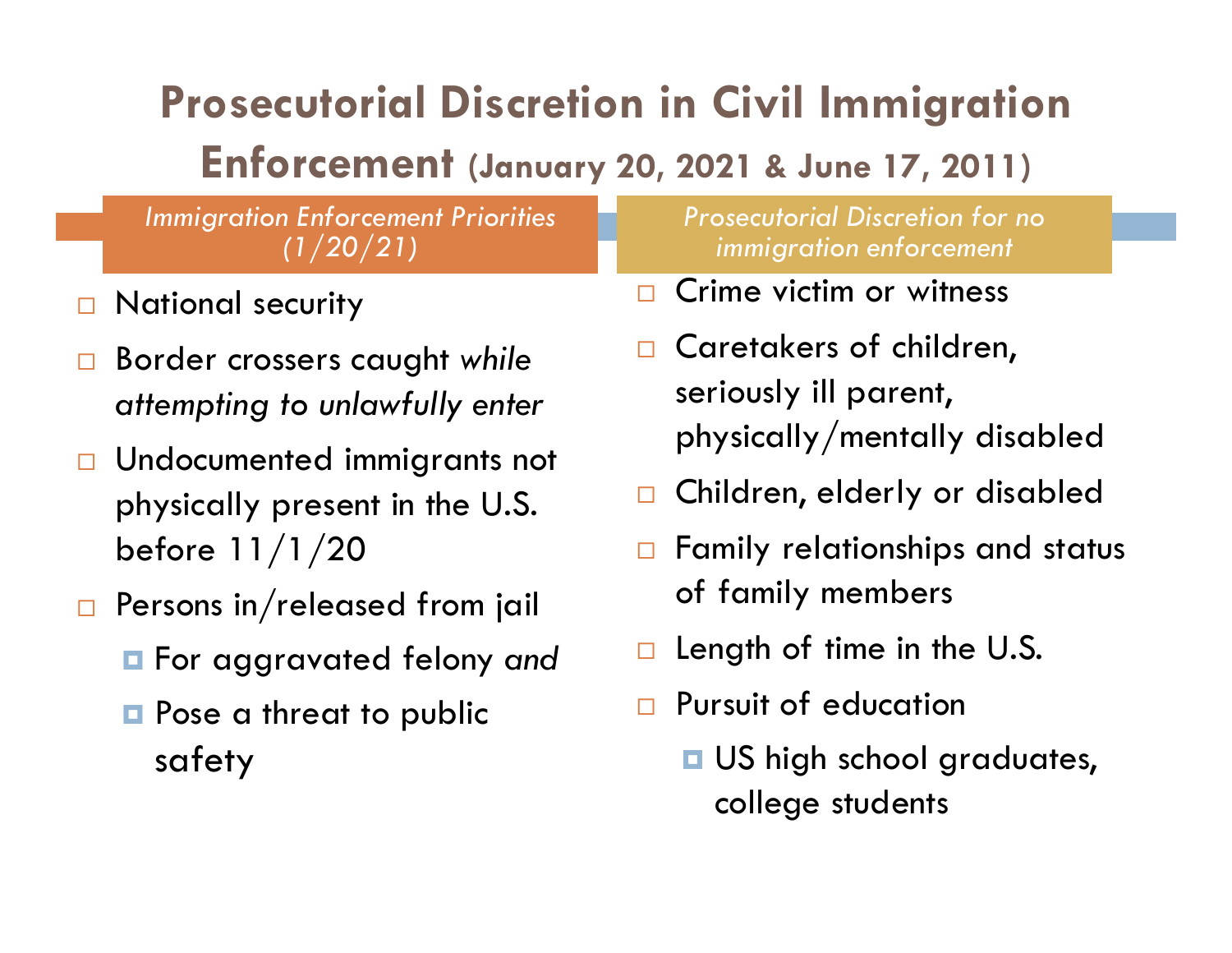# Special Immigrant Juvenile Status



### Figure 1. General Process for Juvenile Aliens Involved with the Immigration and Juvenile Justice System

Source: CRS Presentation of chart from National Juvenile Justice Network, "Undocumented Immigrant Youth: Guide for Advocates and Service Providers," Policy Brief No. 2, November 2006.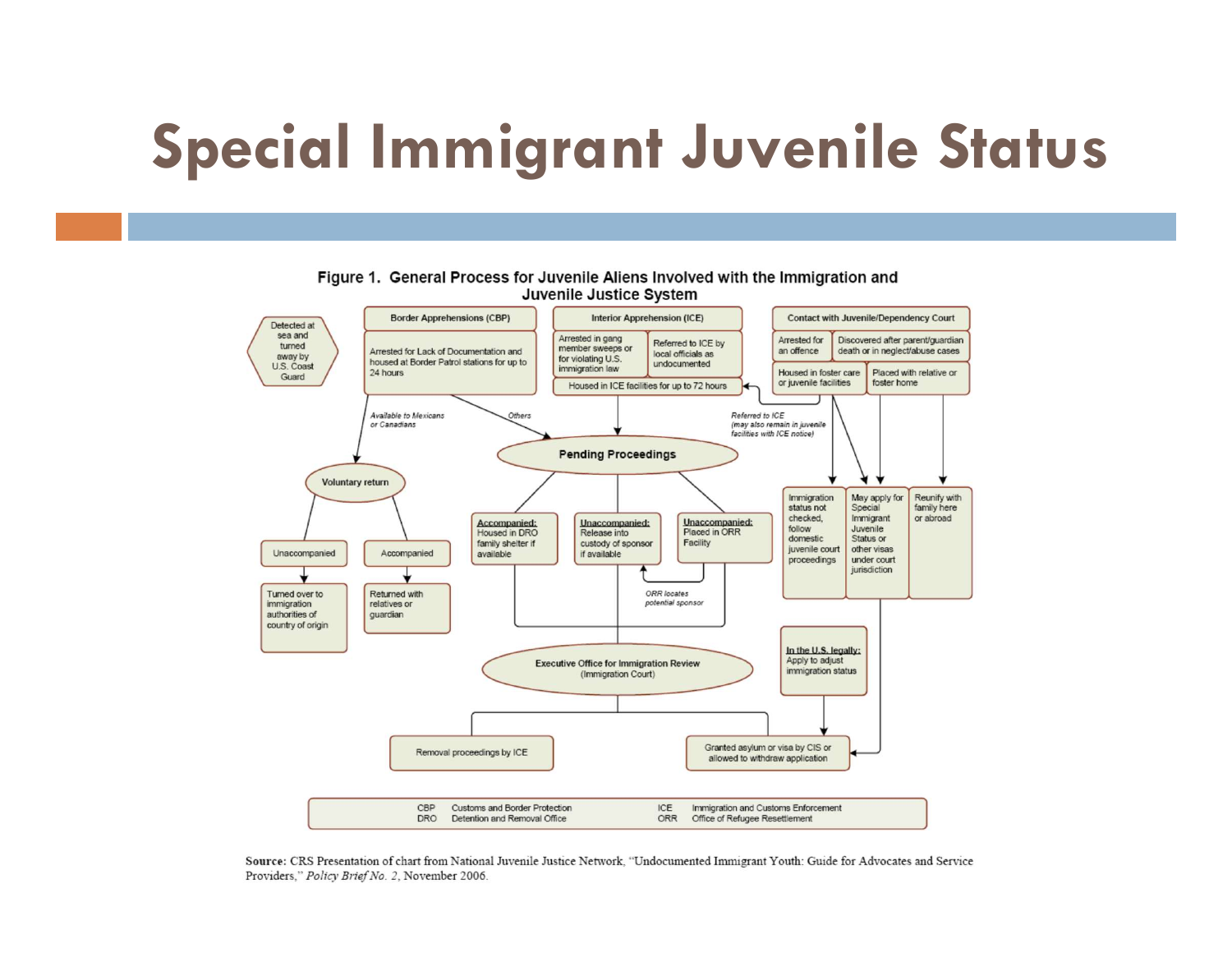# SIJS Findings in Juvenile Court

- □ Child is dependent on a juvenile court
- □ Reunification with one or both parents is not viable due to abuse, neglect, abandonment, or a similar basis under state law
- □ Child's best interest would not be served by being returned to his or her country of origin a is dependent on a jovenie court<br>inification with one or both parents is<br>ble due to abuse, neglect, abandoni<br>milar basis under state law<br>d's best interest would not be serve<br>ng returned to his or her country of<br>8 U.S.C. §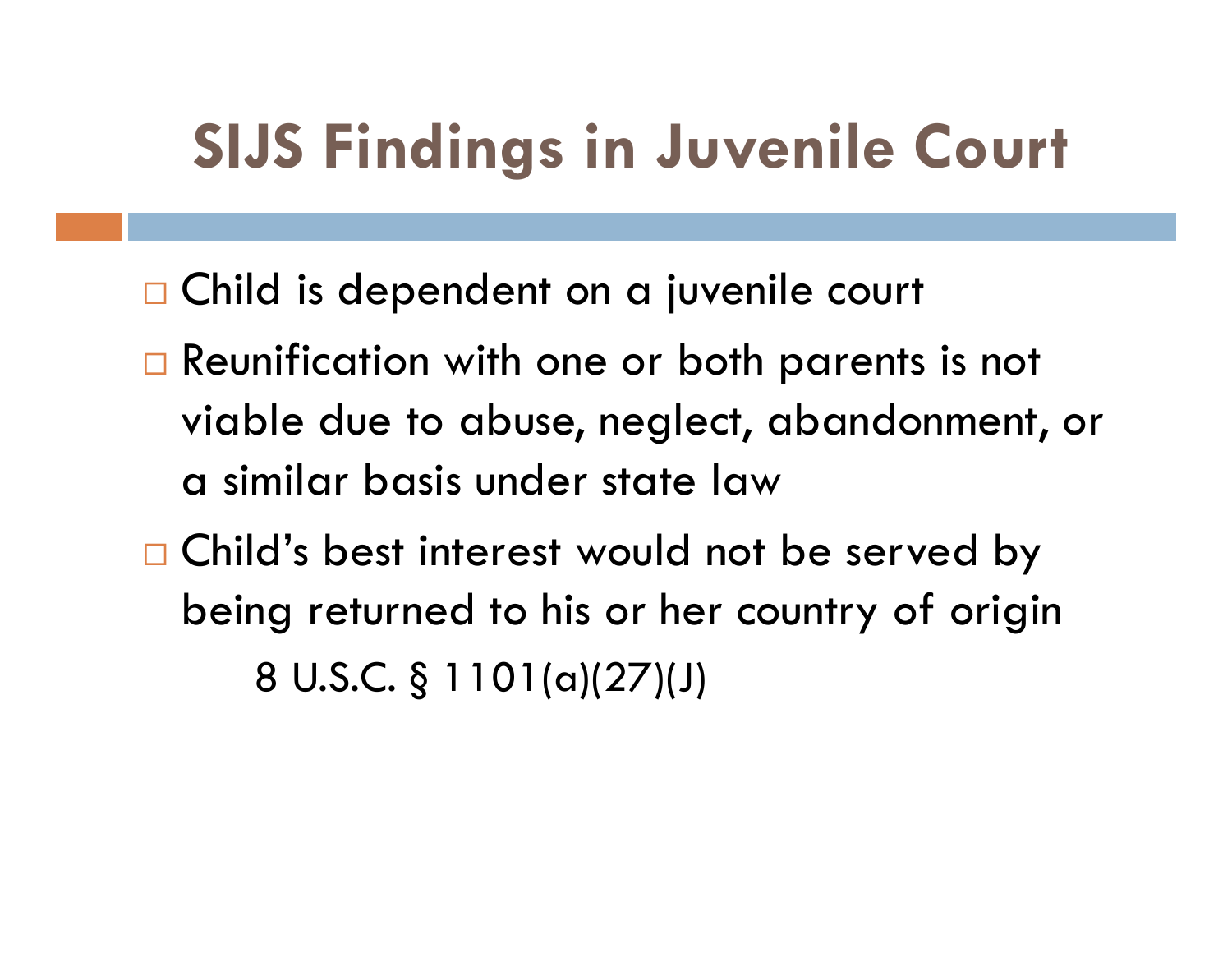# SIJS Findings in Juvenile Court

- **The state court that uses state laws to make as** child custody or placement decision and memorializes these as SIJS findings The state court that uses state laws to make as<br>child custody or placement decision and<br>memorializes these as SIJS findings<br>The state court order reflects judge's<br>expertise and application of state law – it<br>does **not** prov
- **The state court order reflects judge's** does not provide immigration status
- **The order is just one required piece of** evidence in a federal adjudication process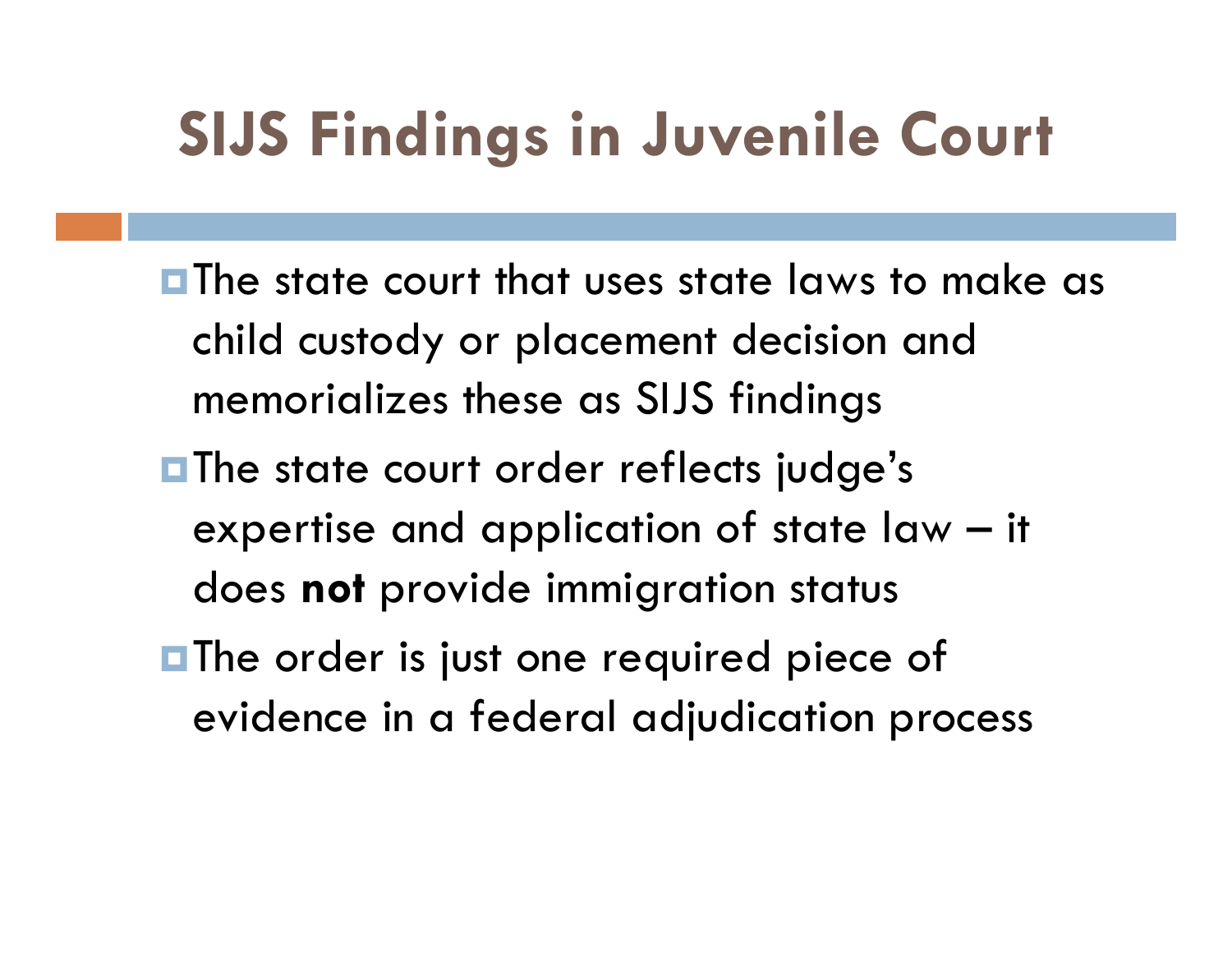### State Court Jurisdiction to Make SIJS Findings

 $\Box$  The state court has jurisdiction to issue orders regarding special immigrant juvenile status. In re L.F.O.C., 319 Mich.App. 476, 489 (2017) ("We reverse the trial court's determination that it lacked authority to make the predicate factual findings pertinent to the issue of SIJ status…")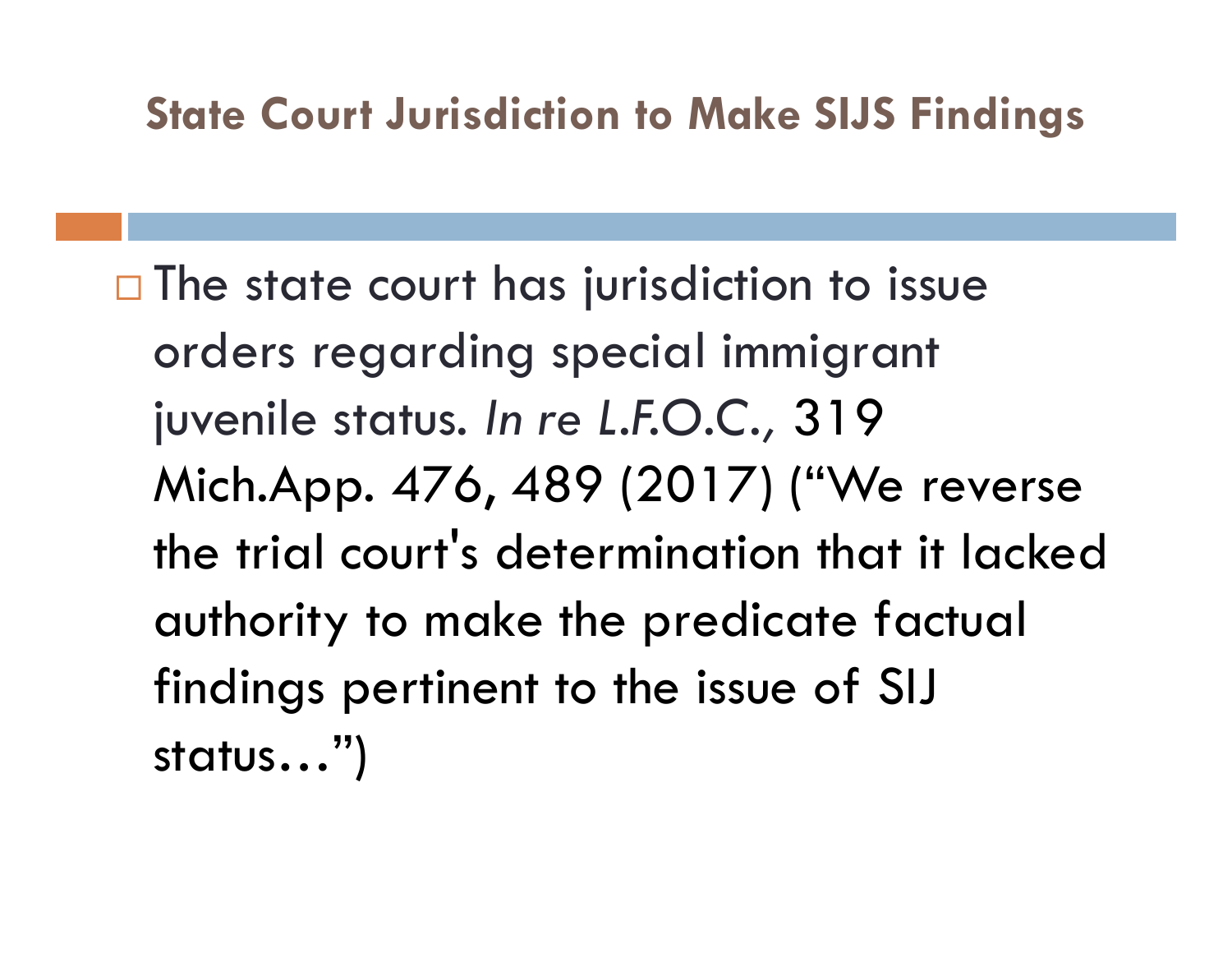# Apply Same Jurisdiction and Procedural Rules as All Other Cases

- $\Box$  Include a statement of the court's jurisdiction citing the state statute, court rule, or other authority under which the court is exercising jurisdiction.
- □ Follow your state court procedures and note that you do so to demonstrate that the court made an informed decision.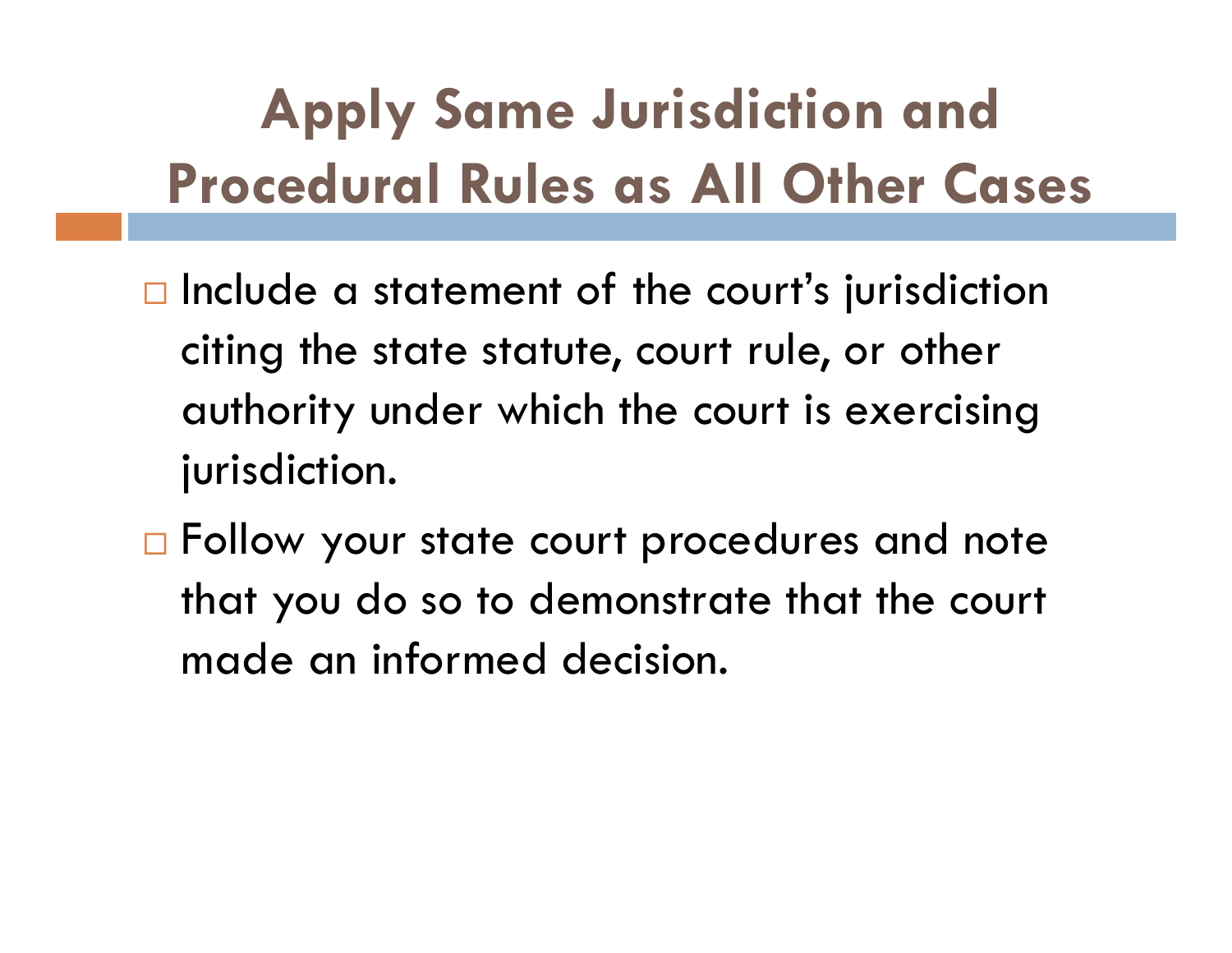# SIJS and USCIS

- $\Box$  The requisite findings in a juvenile court permit application to USCIS to become a special immigrant juvenile and adjust status to lawful permanent resident
- □ SIJ and permanent resident status are not automatic
- □ Many grounds of inadmissibility may still be applied by USCIS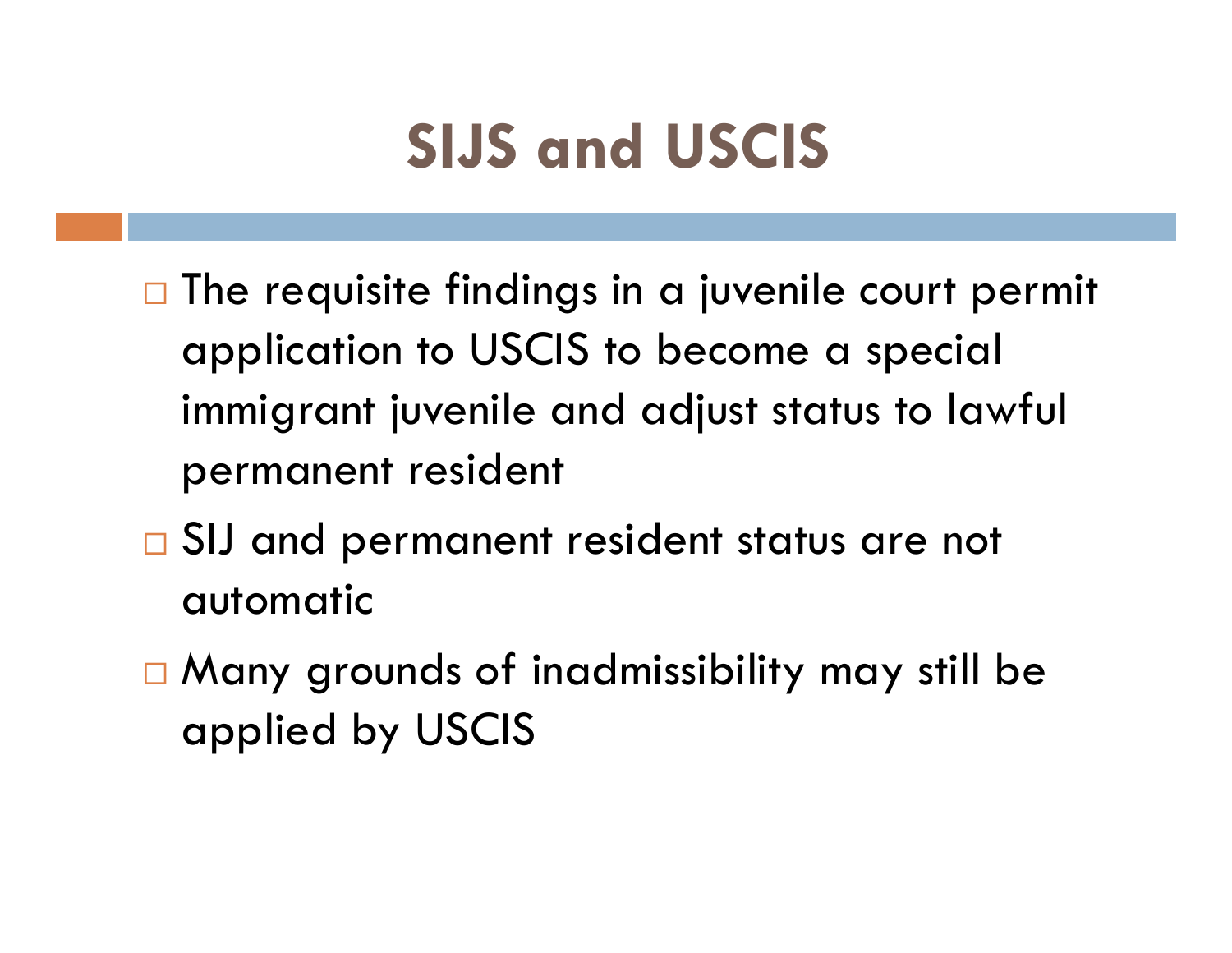# "Juvenile Court"

□ According to DHS the "title and the type of court that may meet the definition of a juvenile court will vary from state to state. Examples of state courts that may meet this definition include: juvenile, family, dependency, orphans, guardianship, probate, and delinquency courts."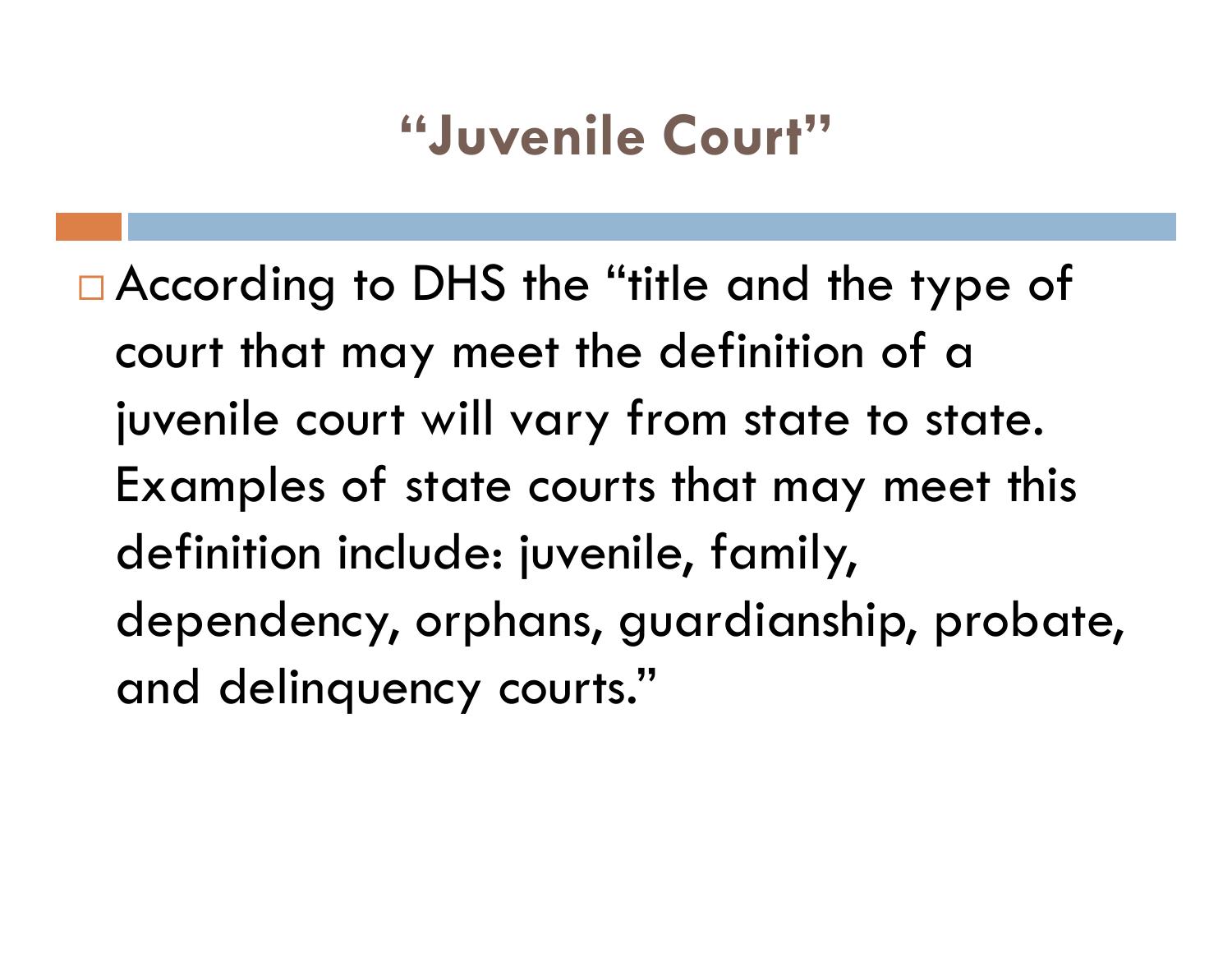# Decisions about care and custody of children arise in family court proceedings

- Dependency/Delinquency
- □ Civil protection order cases
- □ Custody cases
- Divorce cases
- □ Paternity and child support cases
- □ Adoption cases
- $\Box$  DHS states: All are of the above  $\Box$  Juvenile courts
	- $\Box$  Juveniles = all children
- □ Bench Book chapters on each case type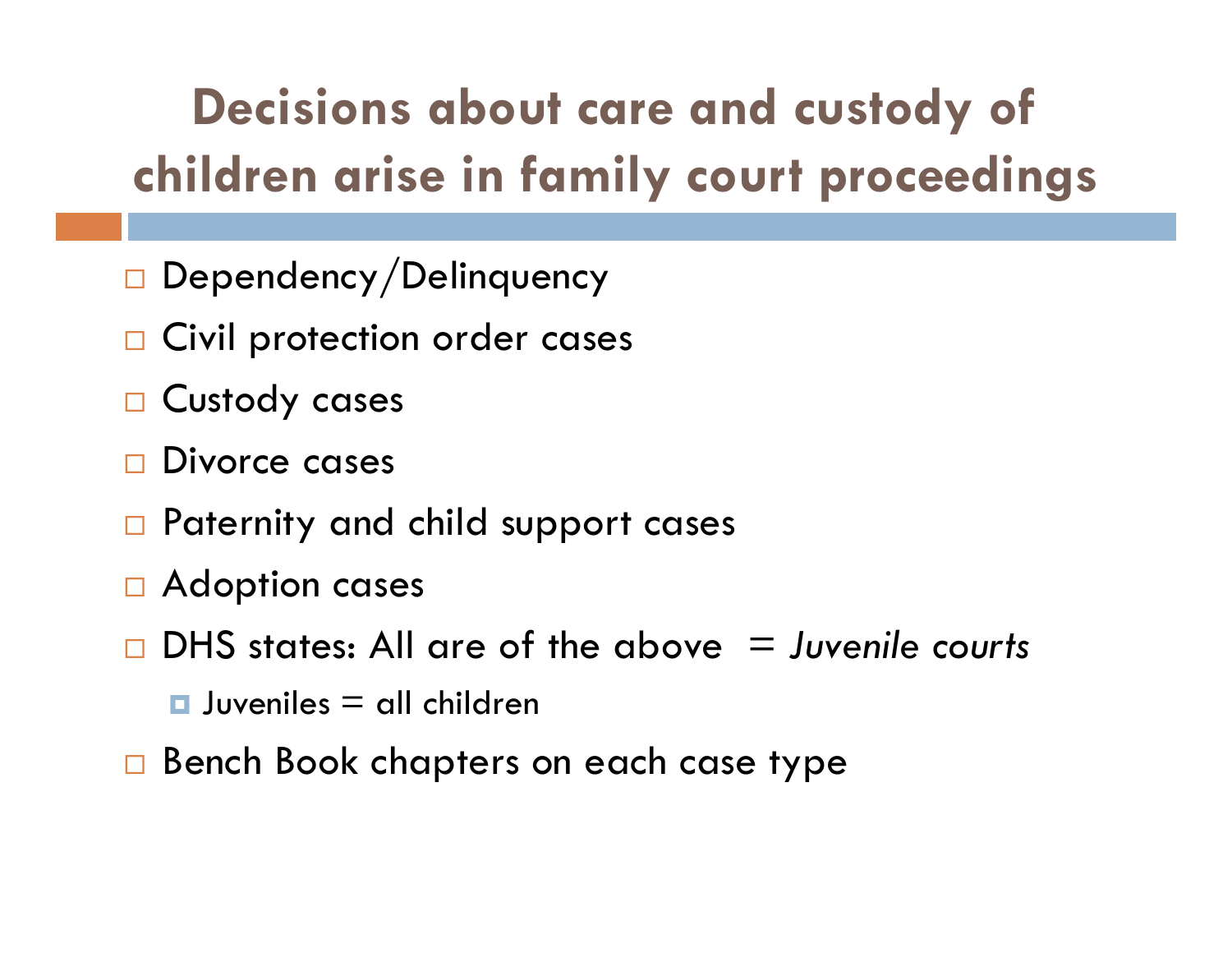# SIJS Terminology "Dependent"

- $\Box$  The mere acceptance of jurisdiction over the custody of a child by a juvenile court makes the child dependent upon the state court.
- $\Box$  Where the child is placed is not controlling
- □ Placement examples:
	- $\blacksquare$  foster care, guardianship, custody with a non-abusive parent, kinship care

See, In re Menjivar, 29 Immig. Rptr. B2-37 (1994)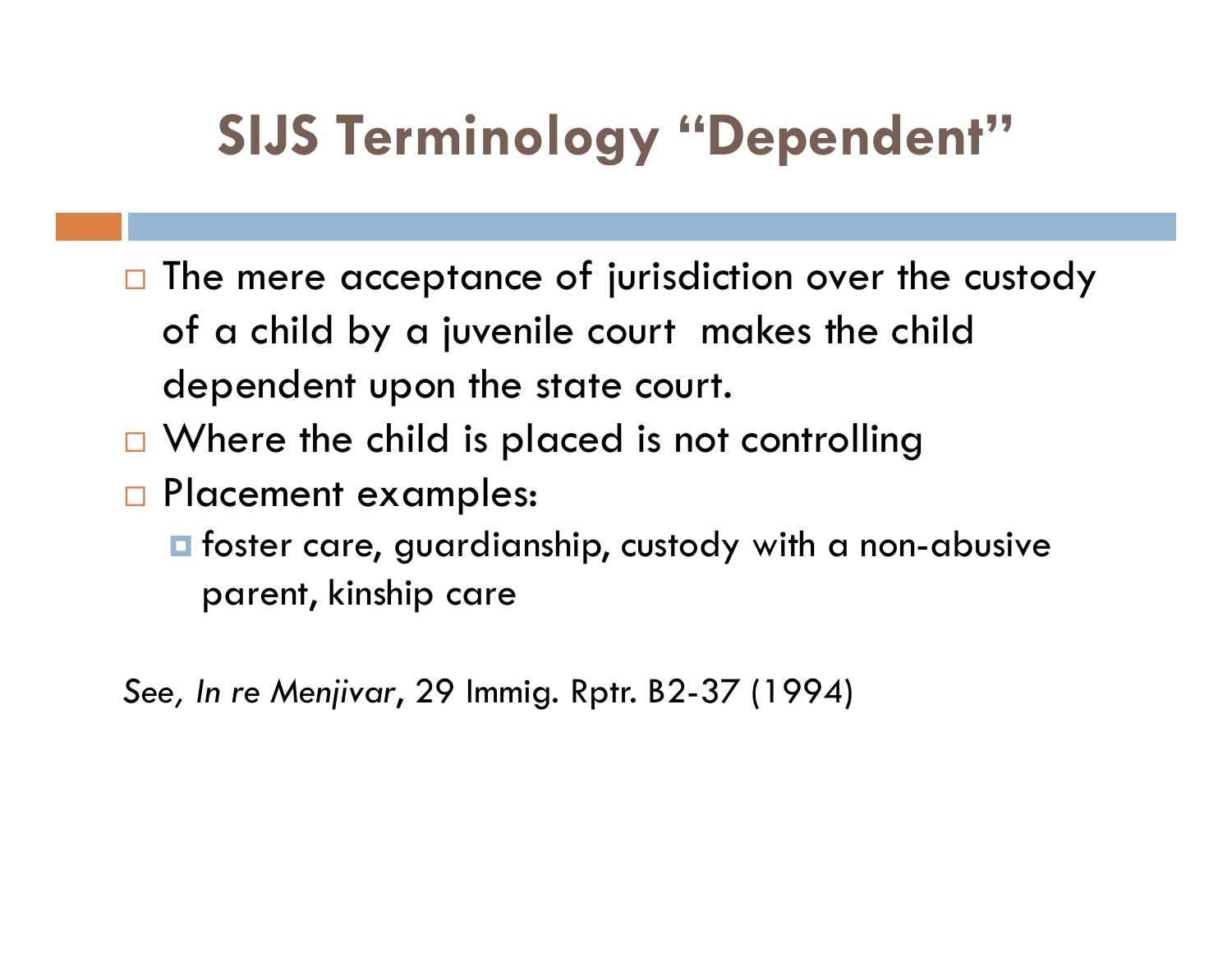# Finding: Reunification Not Viable

- □ Does not require termination of parental rights
- □ Viability of reunification does not necessitate no **Finding: Reunification Not Viable**<br>Does not require termination of parental rights<br>Viability of reunification does not necessitate no<br><u>contact</u> with parent – Visitation can occur<br>Order must include the finding that reunif
- □ Order must include the finding that reunification with the parent is not viable
	- **Explain reasons in court order**
- Use state law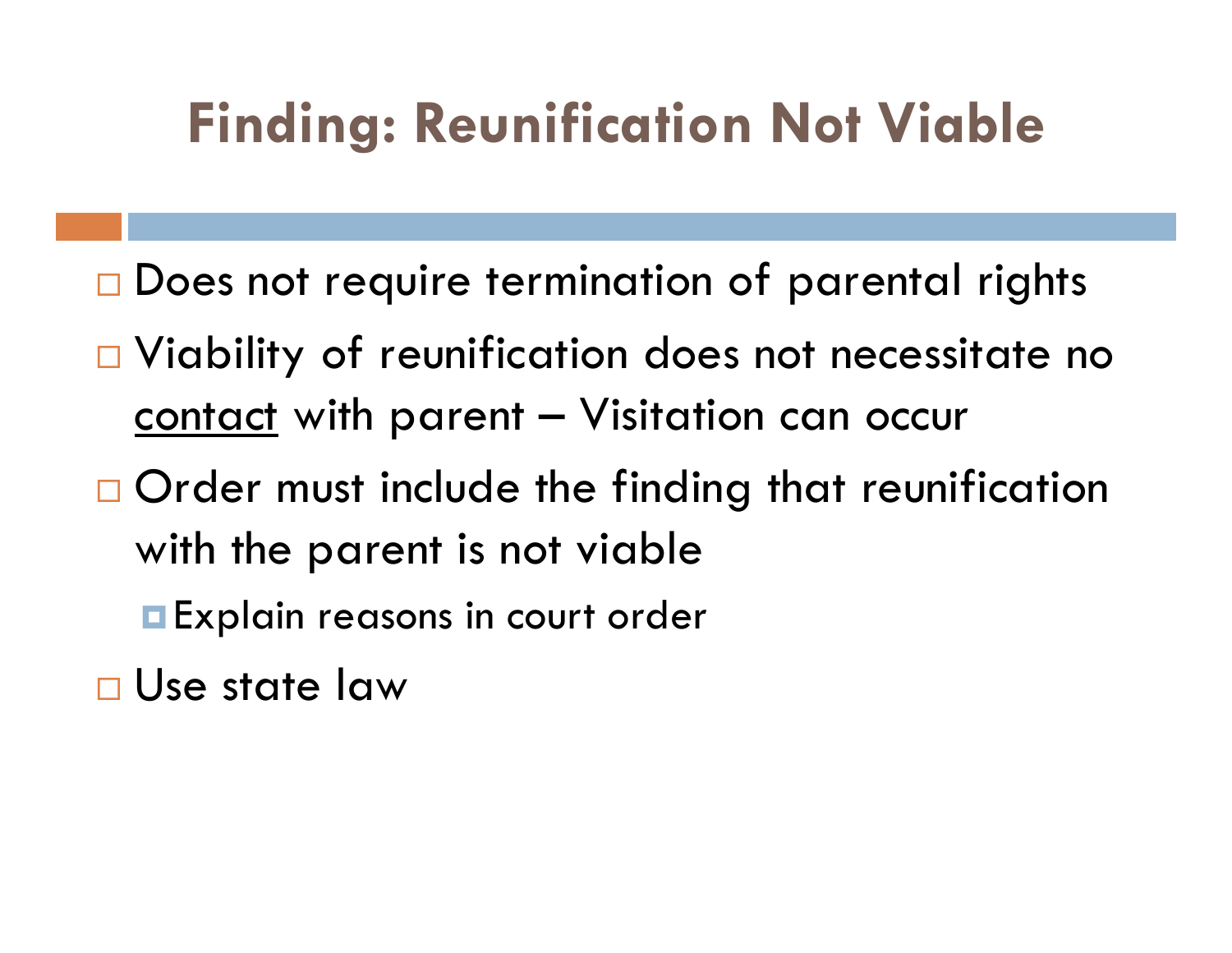# SIJS Terminology "Similar Basis"

- □ Legitimate underlying child welfare reason for state court jurisdiction to issue SIJS Terminology "Similar Basis"<br>Legitimate underlying child welfare<br>reason for state court jurisdiction to issue<br>child custody/placement order – in<br>Michigan: Michigan: gimmare enactrying enna werrare<br>ason for state court jurisdiction to issue<br>ild custody/placement order — in<br>ichigan:<br>A child who is "without proper custody or<br>guardianship" in Michigan<br>MICH. COMP. LAWS § 712A.2(4)(b)(1)
	- A child who is "without proper custody or guardianship" in Michigan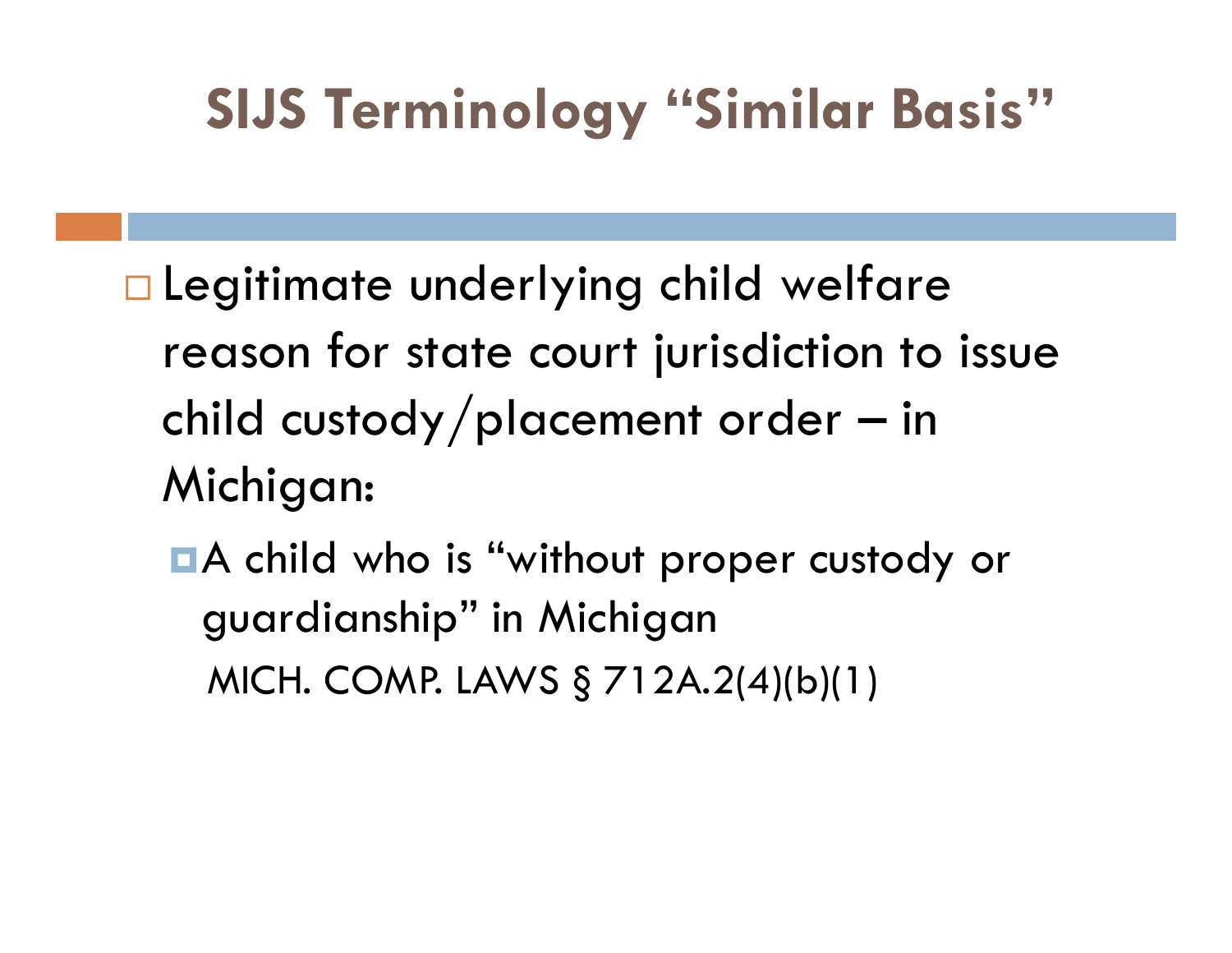### Return to home country not in child's best interests

- $\Box$  Identify each potential custodian in U.S. and home country
- □ Apply state best interest factors to each placement
- □ States in court order the factual findings that support chosen placement
- $\Box$  Make findings that illustrate why under state best interest factors court is not choosing placements in child's home country
- □ Compare the supports, help, services child needs U.S vs. home country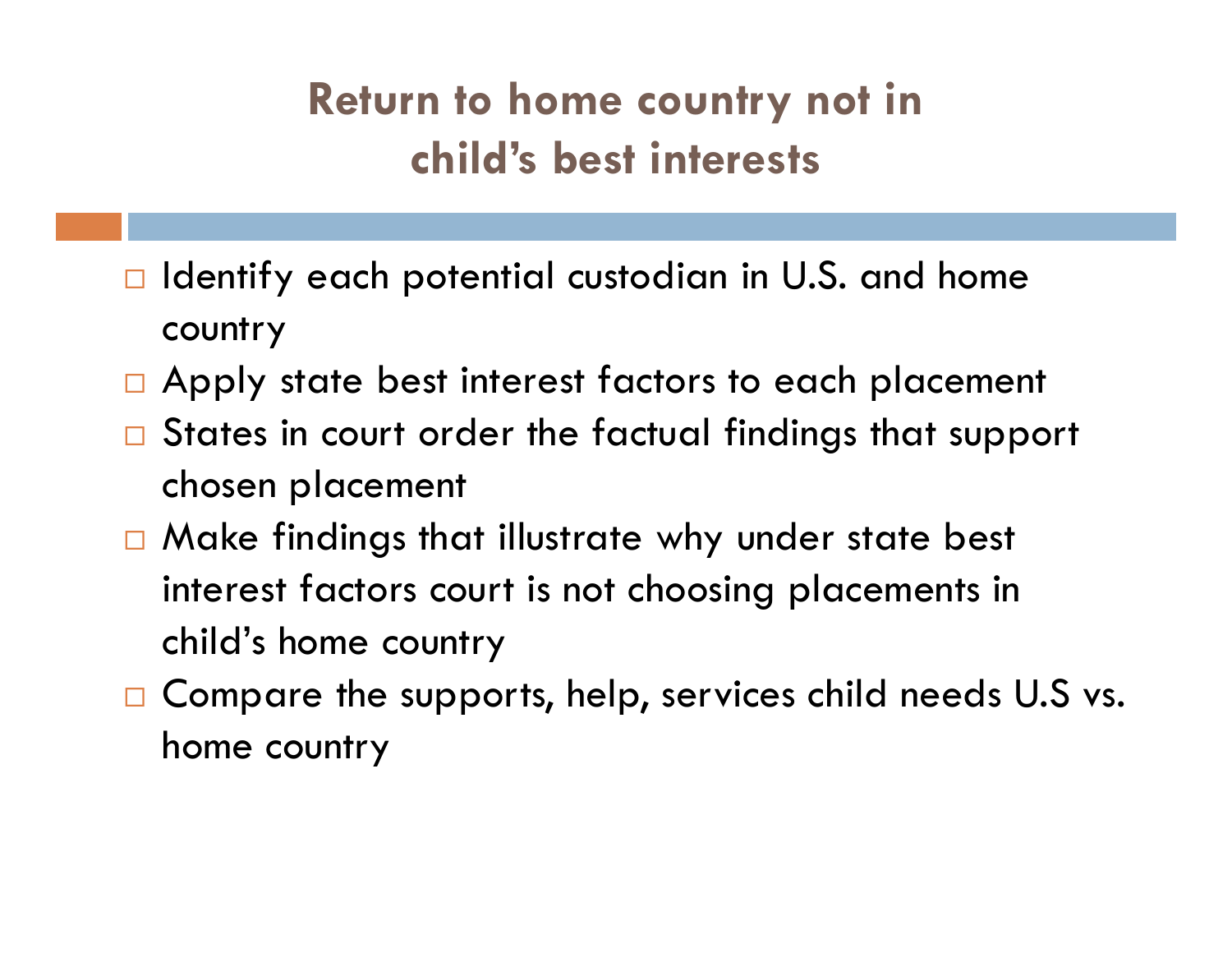## Is Immigration Status Relevant to Custody?

- Relevant: Immigrant crime victim presents evidence of immigration related abuse, power and control suffered
	- Either not filing or withdrawing immigration papers
	- **□** Threats to turn victim in for deportation
	- **□** Part of history of violence
- □ Not relevant:
	- Core primary caretaker determination
	- Evaluation of parenting abilities
	- Best interests of the child
	- Requirements regarding custody awards to non-abusive parent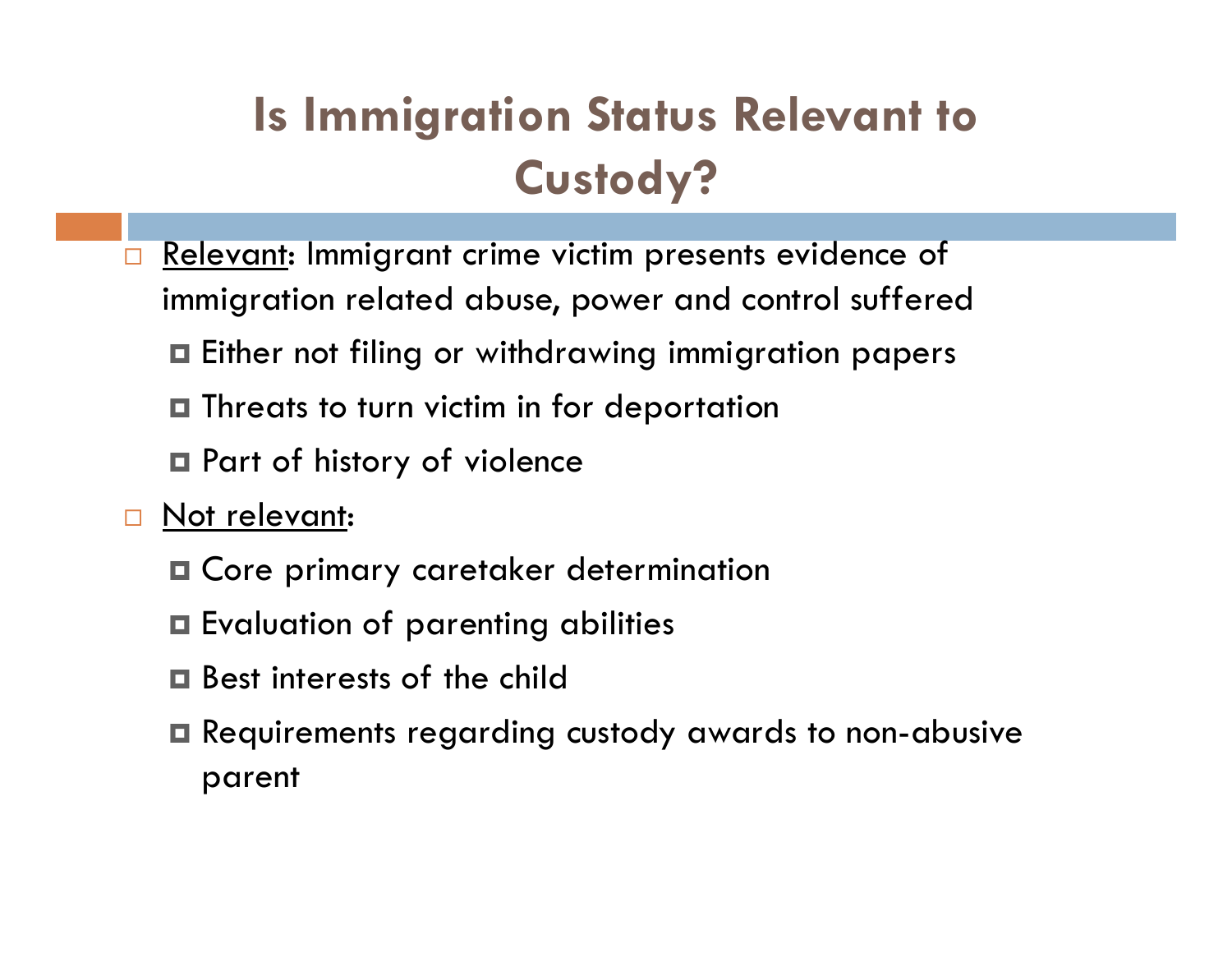### Myth vs. Fact: Parents without Legal Immigration Status

| Myth vs. Fact:<br><b>Parents without Legal Immigration Status</b>         |                                                                                                                                                                                                                                |
|---------------------------------------------------------------------------|--------------------------------------------------------------------------------------------------------------------------------------------------------------------------------------------------------------------------------|
| <b>Myth</b>                                                               | Fact                                                                                                                                                                                                                           |
| Deportation is imminent                                                   | DHS policies prevent detention/removal of immigrant<br>parents who are crime victims                                                                                                                                           |
| Parent is likely to flee U.S. with<br>child                               | US citizens and lawful permanent residents are more<br>likely to flee with children, especially when<br>- There have been threats of kidnapping children<br>- They are dual nationals<br>- They travel freely to and from U.S. |
| The parent has no livelihood                                              | Abused immigrant parents in family court have a path<br>to immigration relief, work authorization & some<br>benefits                                                                                                           |
| Legally present parent must have<br>custody in order to file for benefits | Custody does not affect parent's ability to file for or<br>gain immigration benefits for his children                                                                                                                          |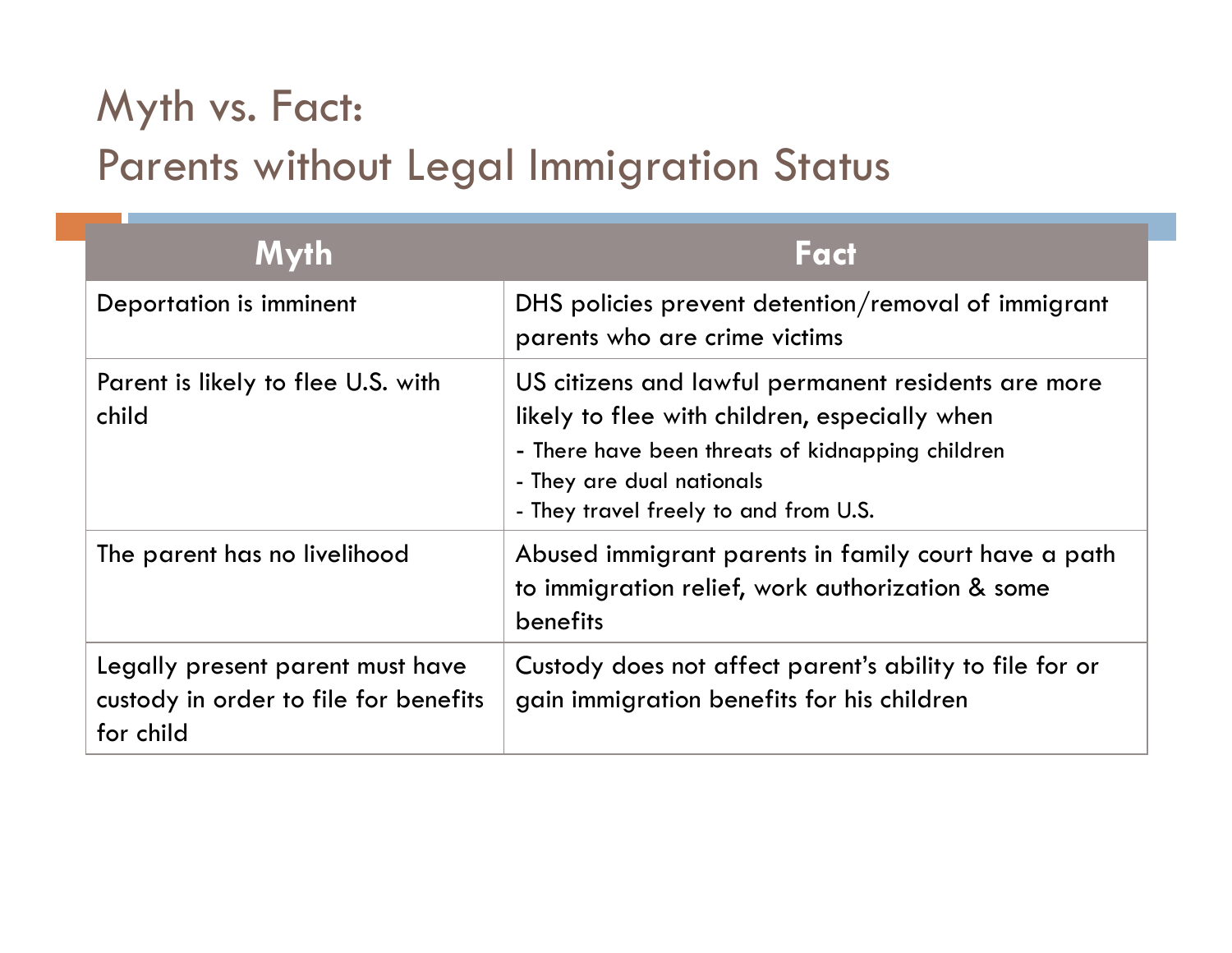# Ongoing Challenges

- □ Don't allow immigration issues to undermine critical values and principles
- □ Creatively use the flexibility and equitable powers of family law
- □ Question assumptions
- Guard against bias and misinformation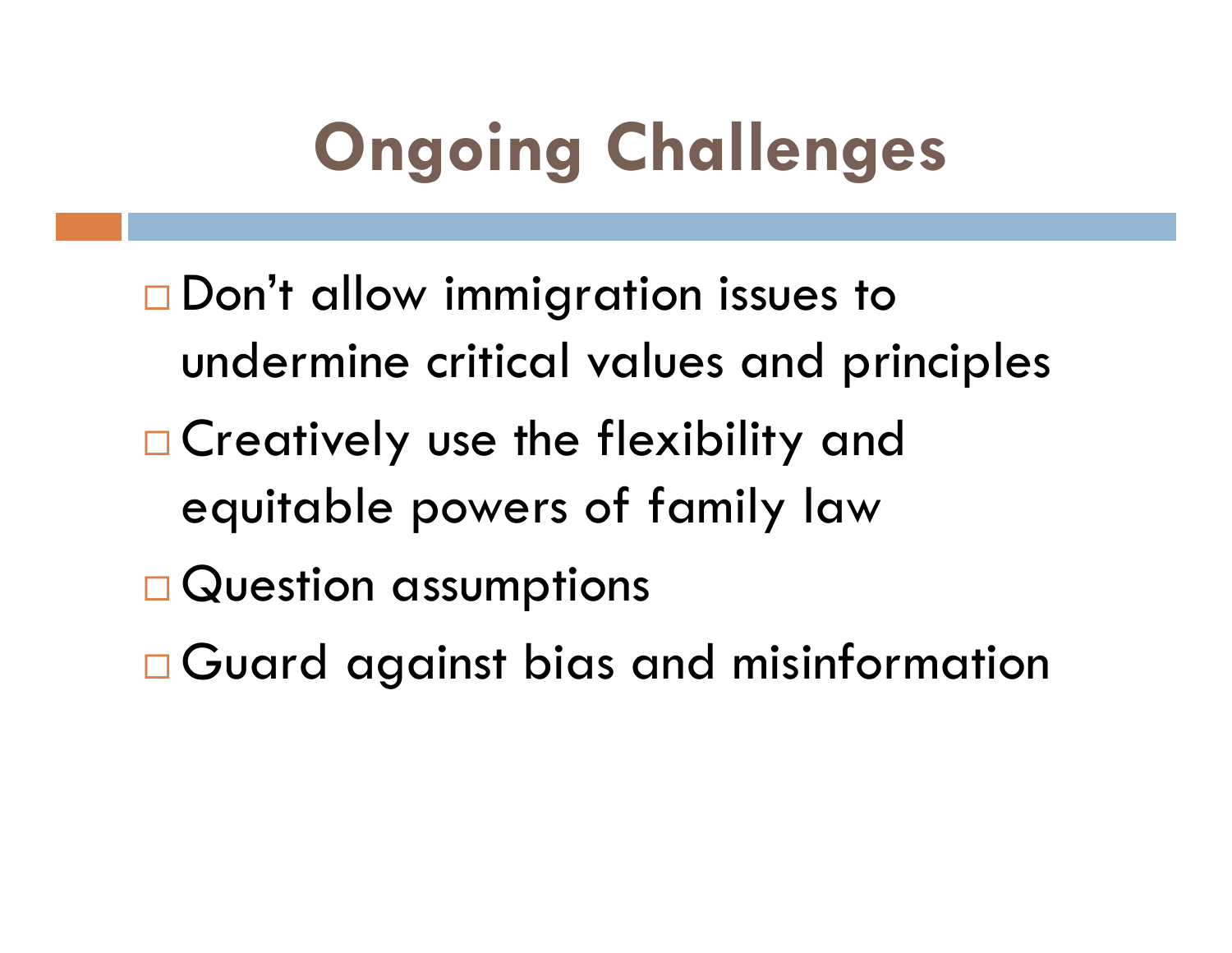## Technical Assistance and Materials

- Power Point presentations and materials for this conference at http://niwaplibrary.wcl.american.edu/MJI2021/
- Judicial Training Manual at http://niwaplibrary.wcl.american.edu/sji-jtnmaterials/
	- **NIWAP Technical Assistance**
	- Call (202) 274-4457
	- **E-mail info@niwap.org**

□ Web Library: www.niwaplibrary.wcl.american.edu